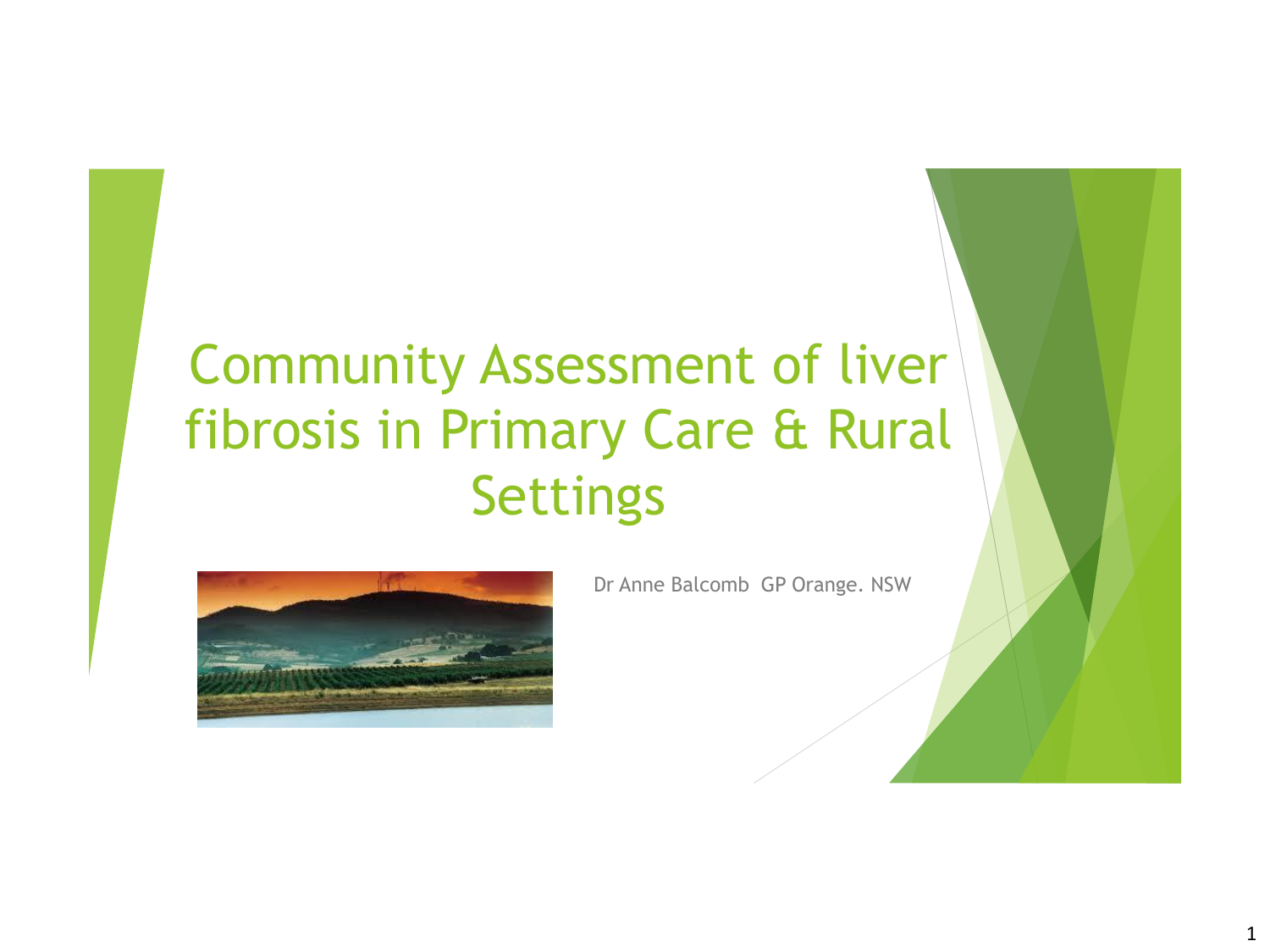### Disclaimers

- ▶ 2016 Bristol Myers Squibb supported attendance educational HCV meeting Sydney
- ▶ 2015 Gilead supported attendance 2015 to think tank on Hep C models care in Melbourne

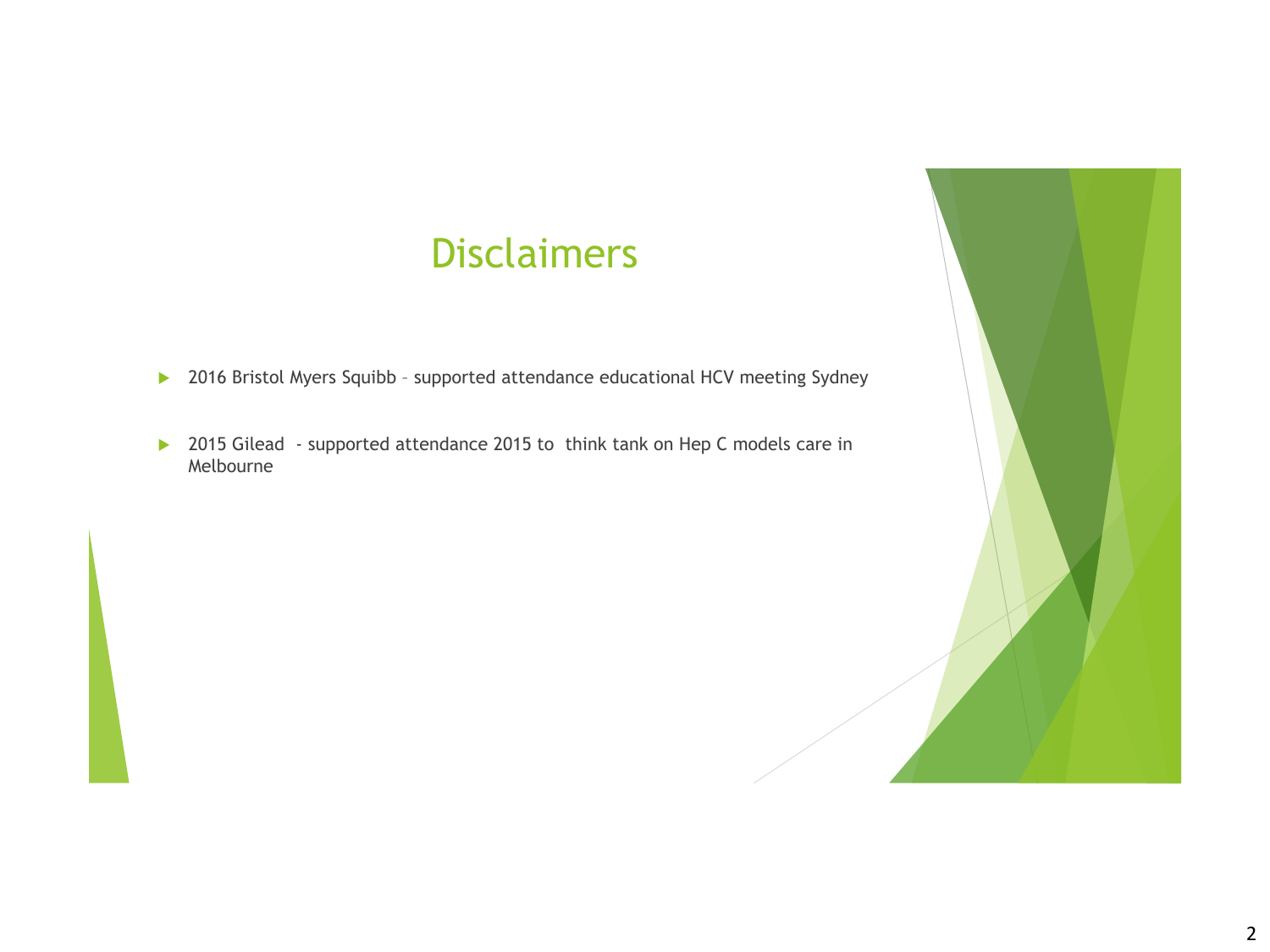# Primary Care Challenges



# **Diposition Australian GP's re:**

- 1. Fibrosis assessment options
- 2. Importance of diagnosing advanced liver disease
- 3. DAA's and supporting more GP's to prescribe
- **Limited Fibroscan access**

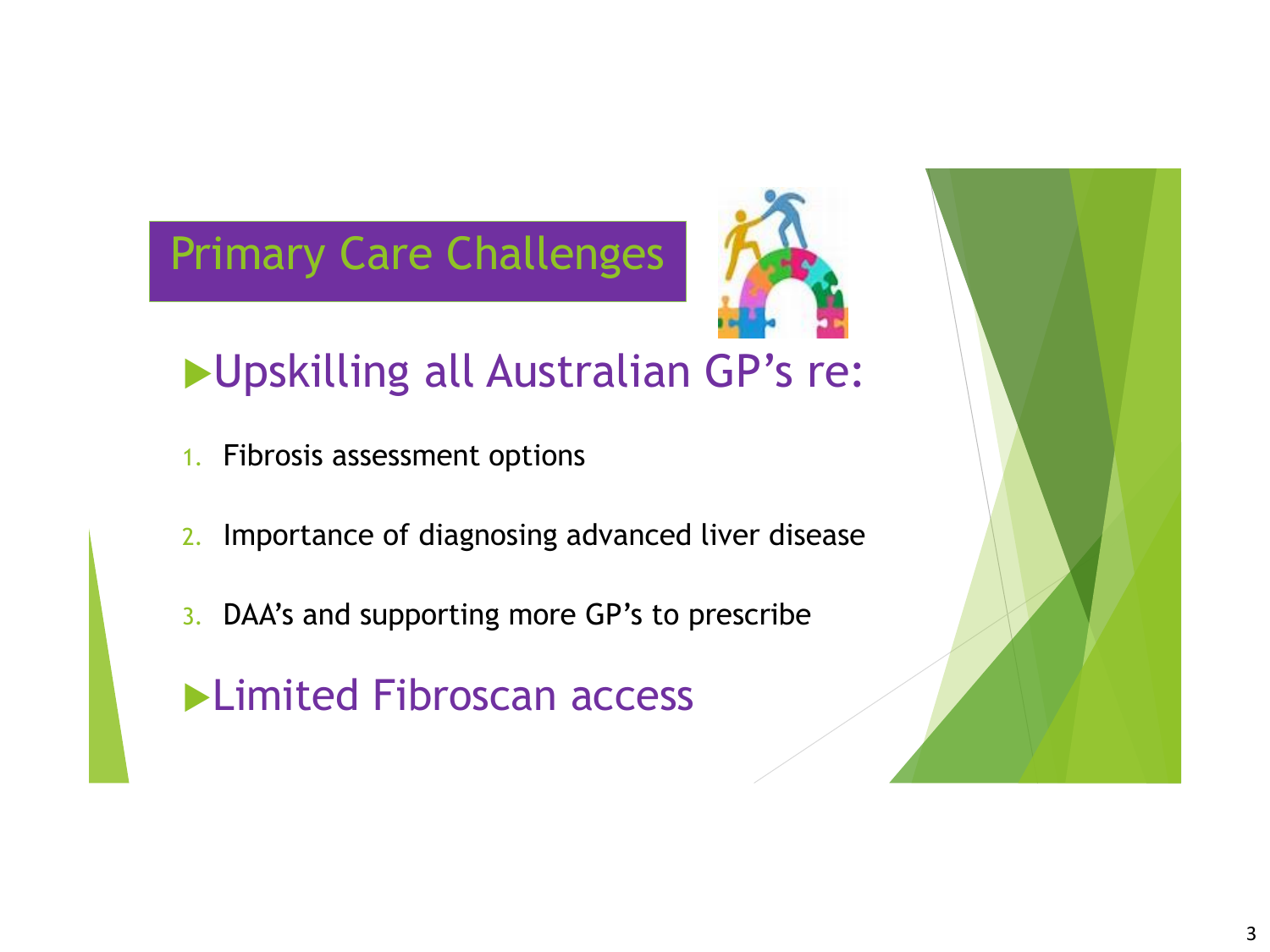## Extra Rural Challenges

- **Limited Fibroscan & imaging access**
- Travel distances & poor public transport
- Specialist & investigation costs few public gastroenterology clinics
- ▶ Lack of gastroenterologists & long waiting lists >6 mths
- Stigma living with HCV
- Shortage/high turnover of GP's in some settings



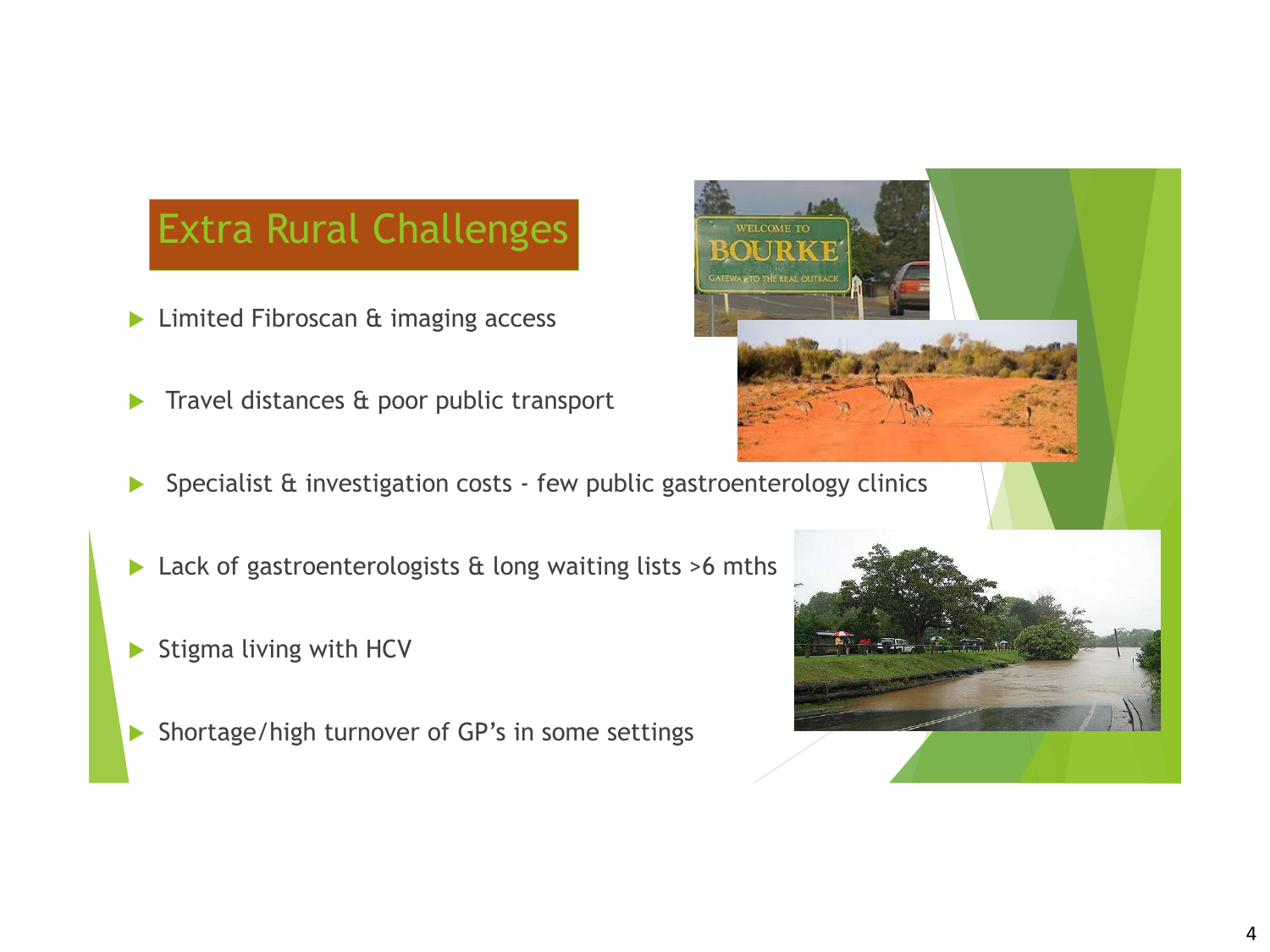## Rural Advantages

- ▶ Specialists known & readily available for advice
- Clients well known & trust GP's
- ▶ Outreach Fibroscan clinics
- Used to dealing with complex chronic conditions
- $\blacktriangleright$  Keen to upskill and take on challenges

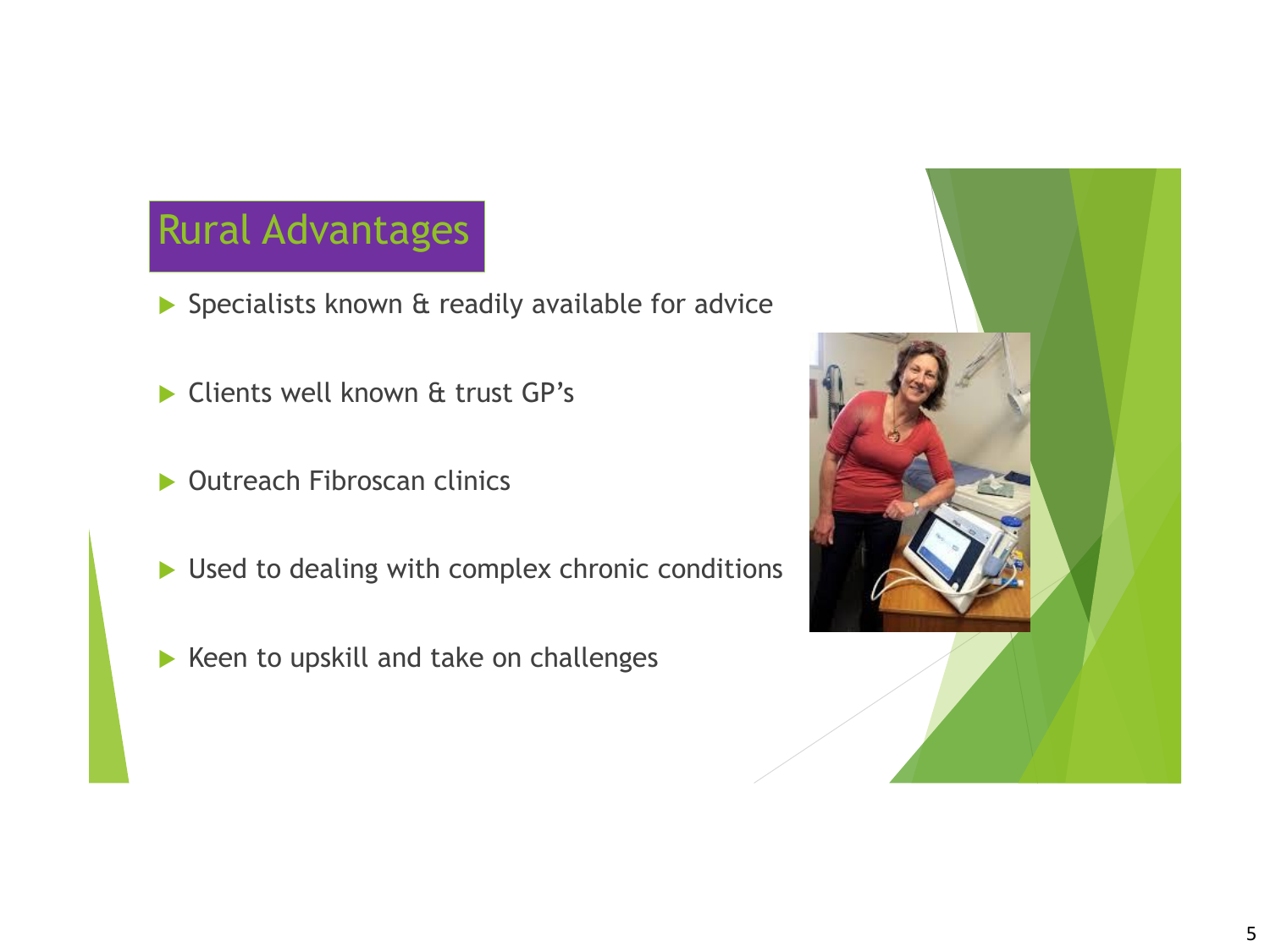# Challenges to diagnosing advanced liver disease/cirrhosis

# No single test can reliably diagnose all cases of cirrhosis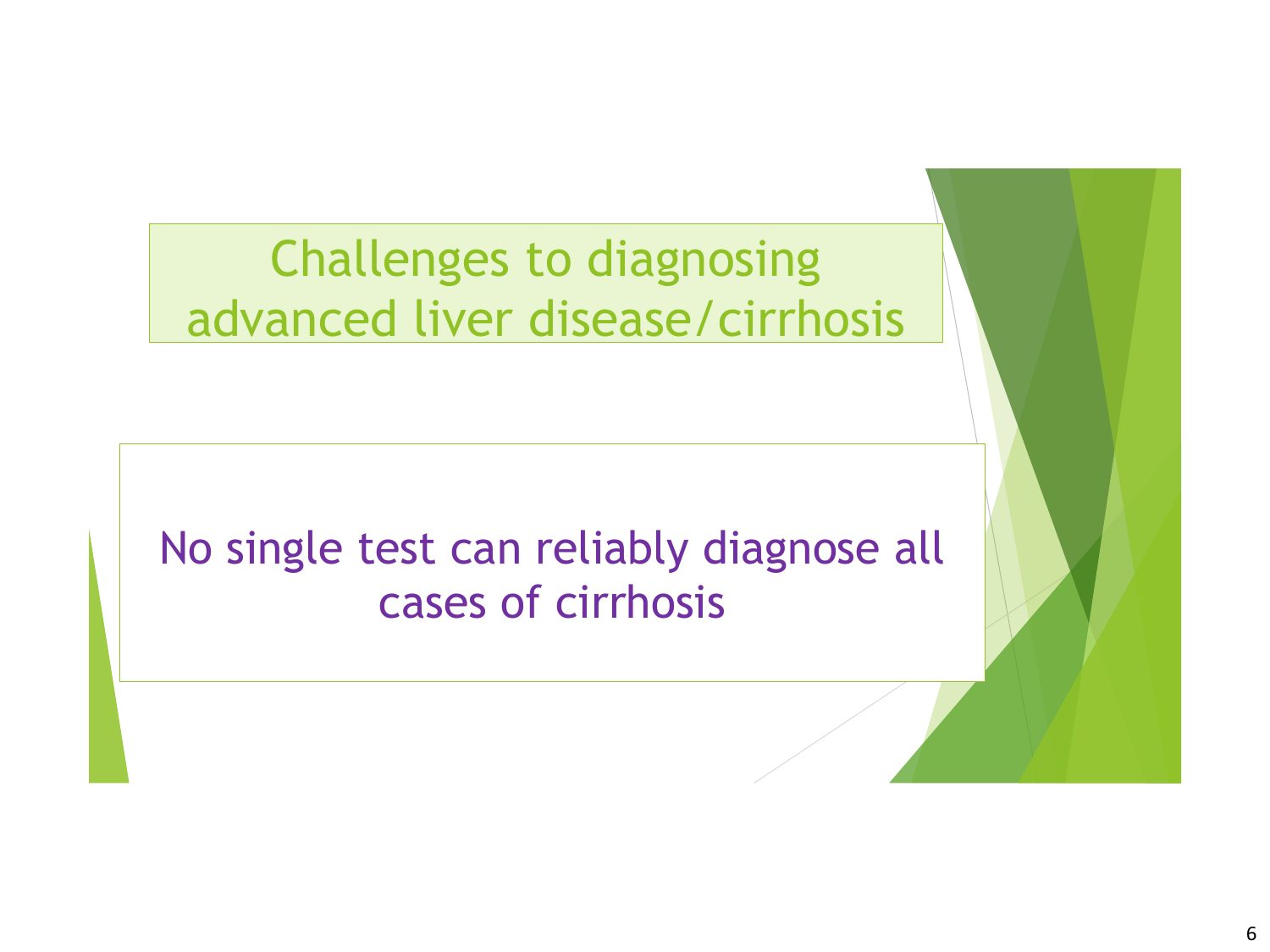## Piece the clues together

- **Patient history**
- **Physical examination**
- **Pathology**
- Imaging abdominal ultrasound
- $\blacktriangleright$  Fibroscan
- APRI score
- $\blacktriangleright$  FIB 4 Index

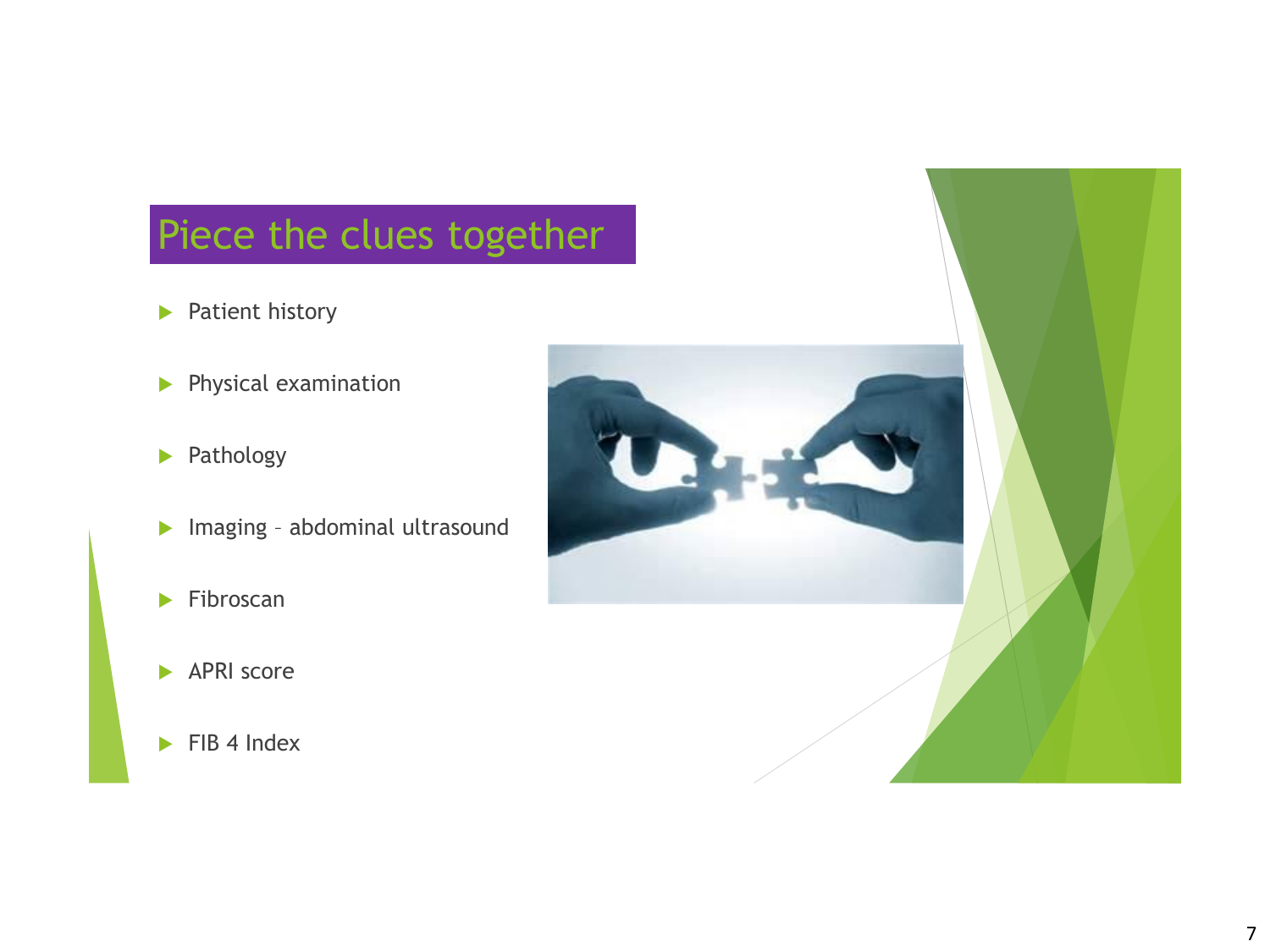#### Clue 1 to Advanced Fibrosis

## Medical history

- 
- ▶ Duration hepatitis C infection RED FLAGs >15/20 yrs duration infection
- Age patient & gender RED FLAGs > 40 yrs & male
- 
- Co-infections (HIV, Hep B)
- ▶ Co-morbidities (diabetes, obesity)
- $\triangleright$  Drug & ETOH history (daily heavy/regular binging)

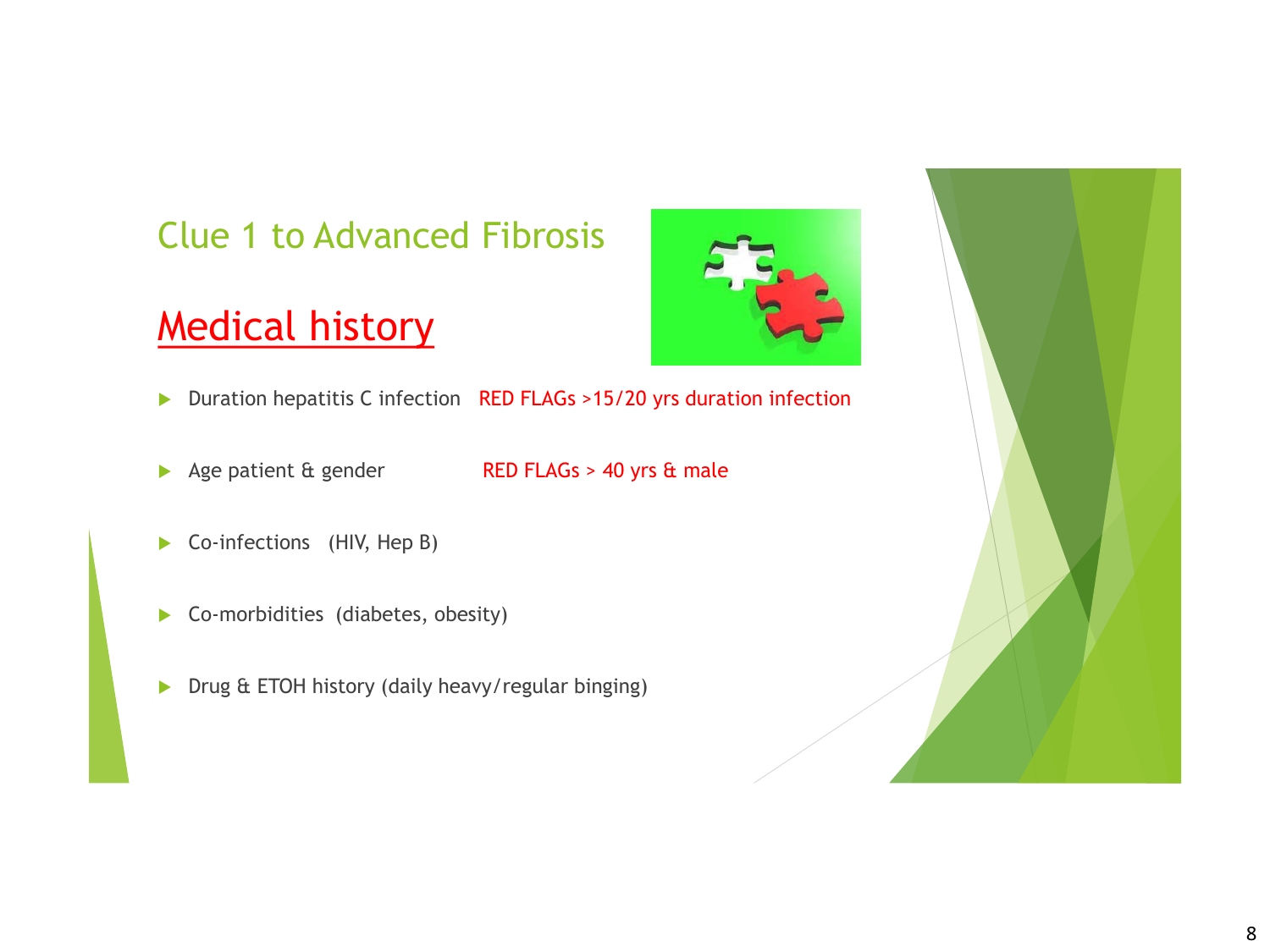#### Clue 2 - Advanced Fibrosis

Physical examination

Stigmata CLD - spider naevi, palmar erythema

- **Enlarged liver/spleen**
- $\triangleright$  Signs of decompensation ascites, peripheral oedema, muscle wasting, hepatic encephalopathy

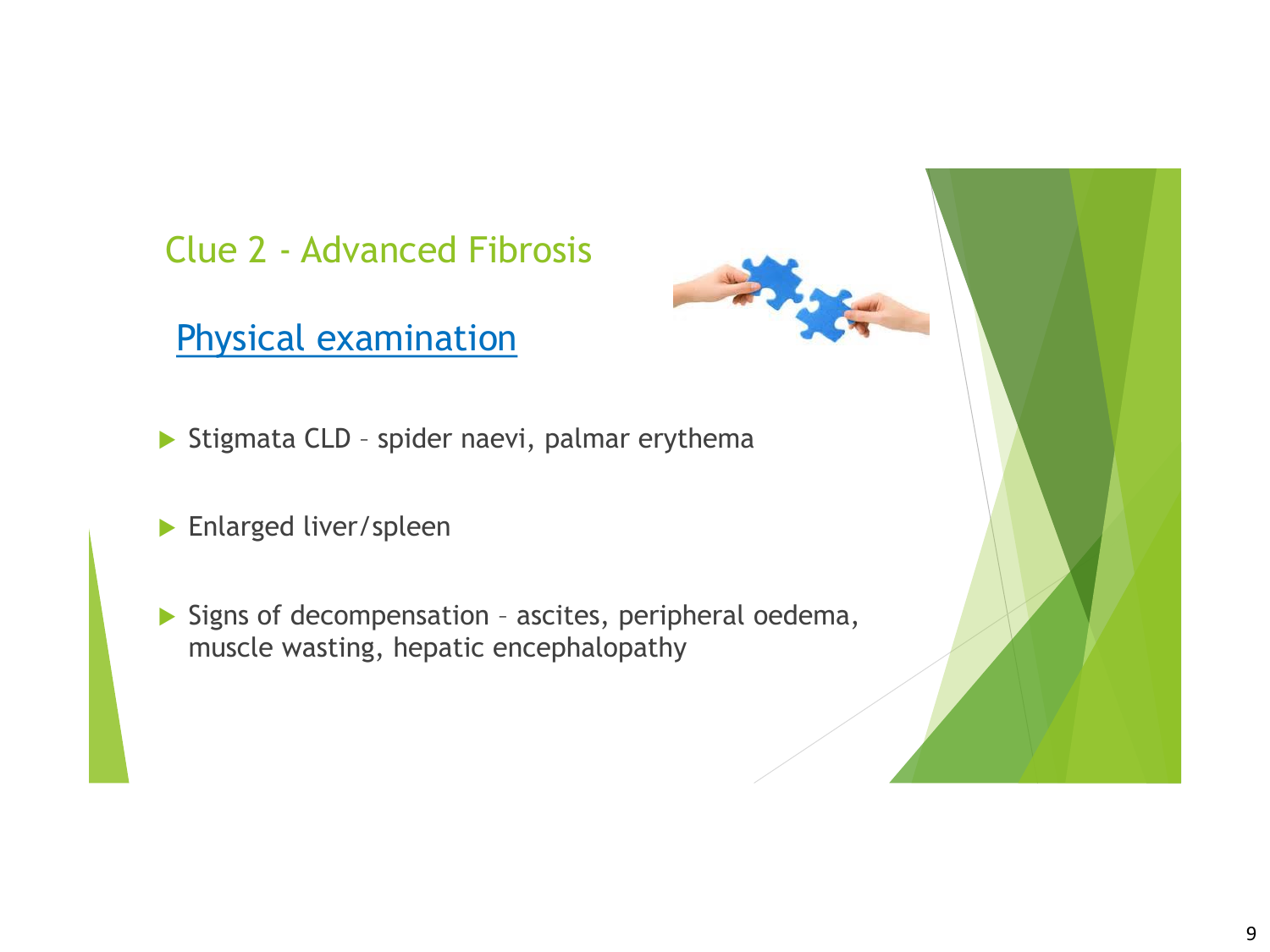### Clue 3 - Advanced Fibrosis Pathology results

- AST higher than ALT (AST/ALT ratio >1)
- Platelet count low <150 (trending down over few yrs)
- Clues to heavy ETOH (elevated GGT & AST)
- $\blacktriangleright$  Low albumin
- APRI score
- $\blacktriangleright$  FIB 4 Index

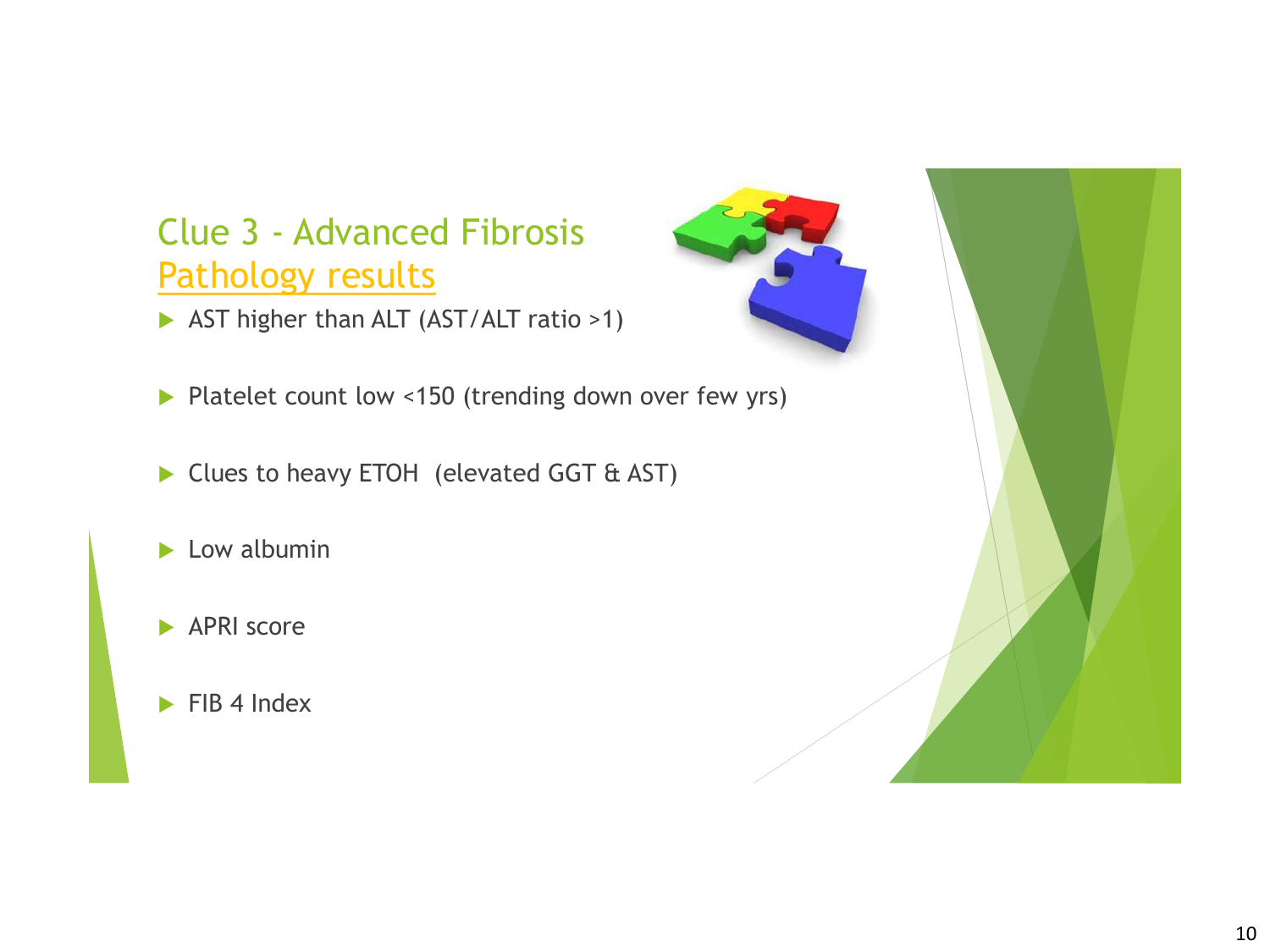### Clue 4 - Advanced Fibrosis

### **Imaging**

 Abdominal ultrasound (splenomegaly, irregular liver outline, enlarged portal vein/portal hypertension, ascites)

▶ Fibroscan

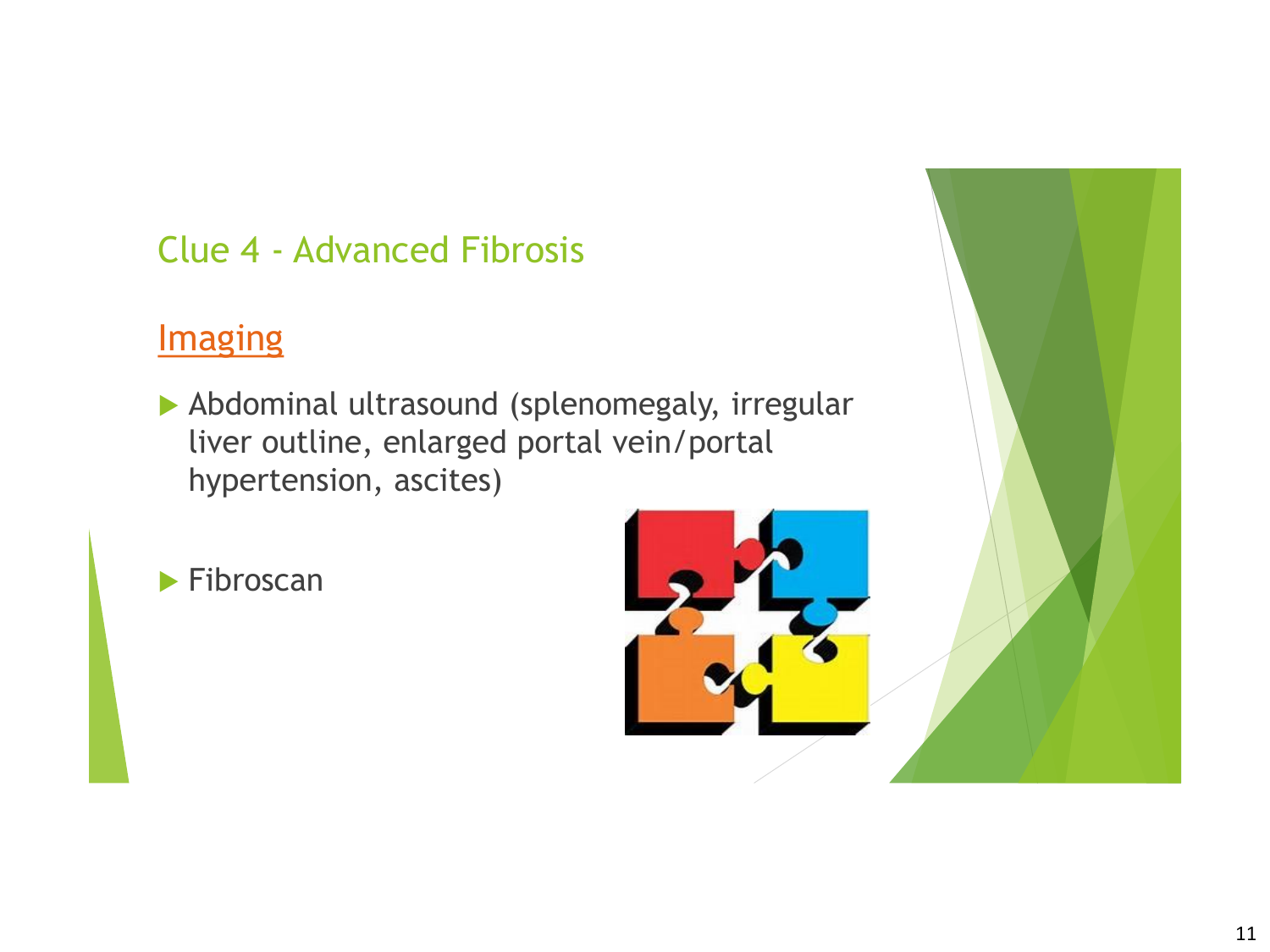### Clue 5 Fibroscan – current gold standard

#### **Advantages**

- $\triangleright$  Non invasive & quick
- $\blacktriangleright$  Portable
- $\triangleright$  Good indicator of no fibrosis or cirrhosis
- $\blacktriangleright$  XL probe for those overweight

#### **Disadvantages**

- ▶ Cannot obtain result in all
- **Limitations staging F2/F3**
- **Derator dependent**
- Need to fast
- Expensive + annual calibration fee probe (\$10,000/probe)
- $\blacktriangleright$  Nil item number
- $\blacktriangleright$  Limited access for primary care practitioners
- $\blacktriangleright$  Falsely elevated readings acute inflammation etc.

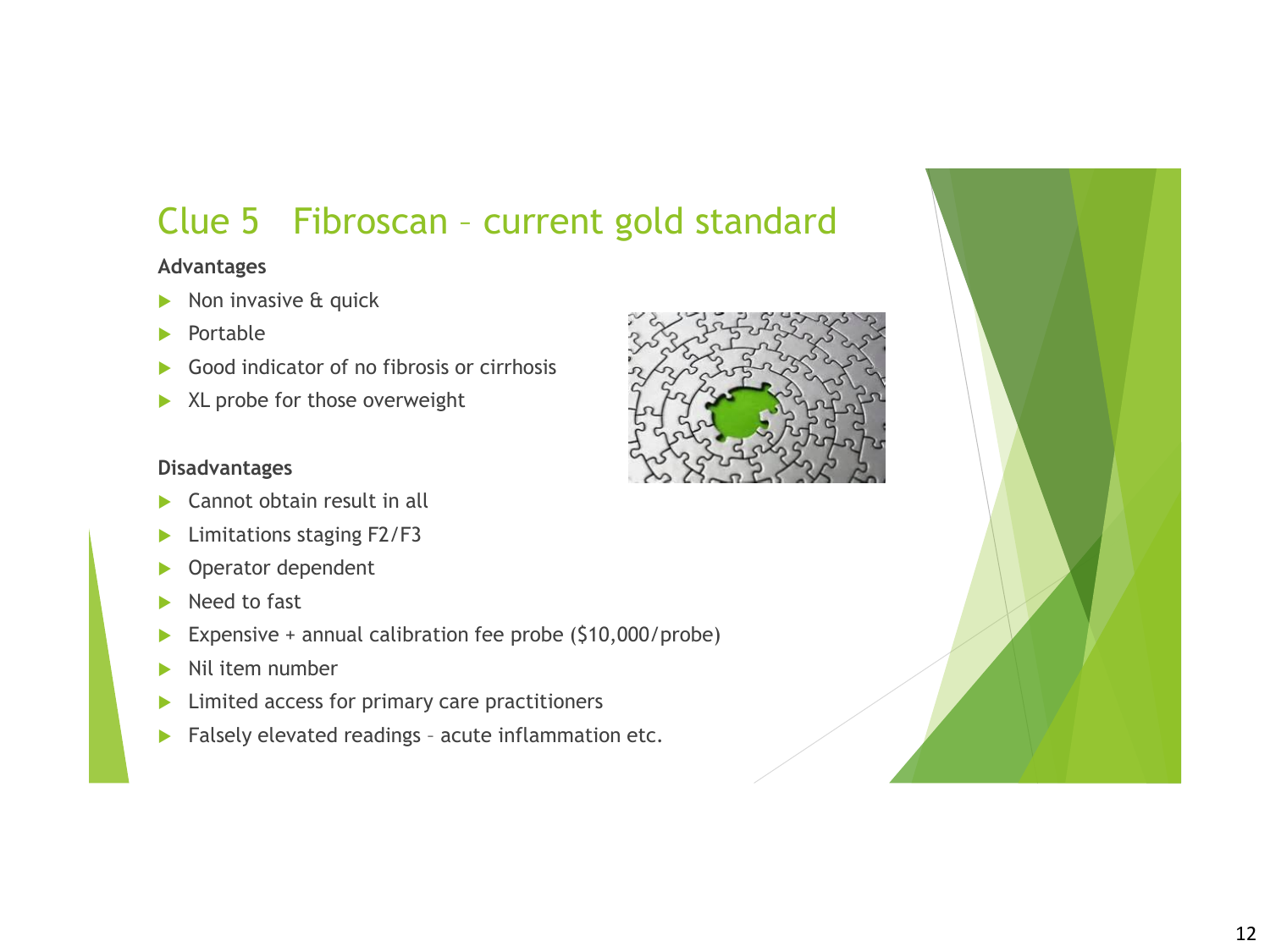### Clue 6 - Blood test algorithms e.g. APRI & FIB 4 Index

#### ADVANTAGES

- $\blacktriangleright$  Simple
- $\blacktriangleright$  Inexpensive
- Easily reproducible
- $\blacktriangleright$  Immediately available during consultation
- Determine who needs referral for Fibroscan pre-treatment and who does not
- Way of monitoring liver fibrosis progression / regression over time



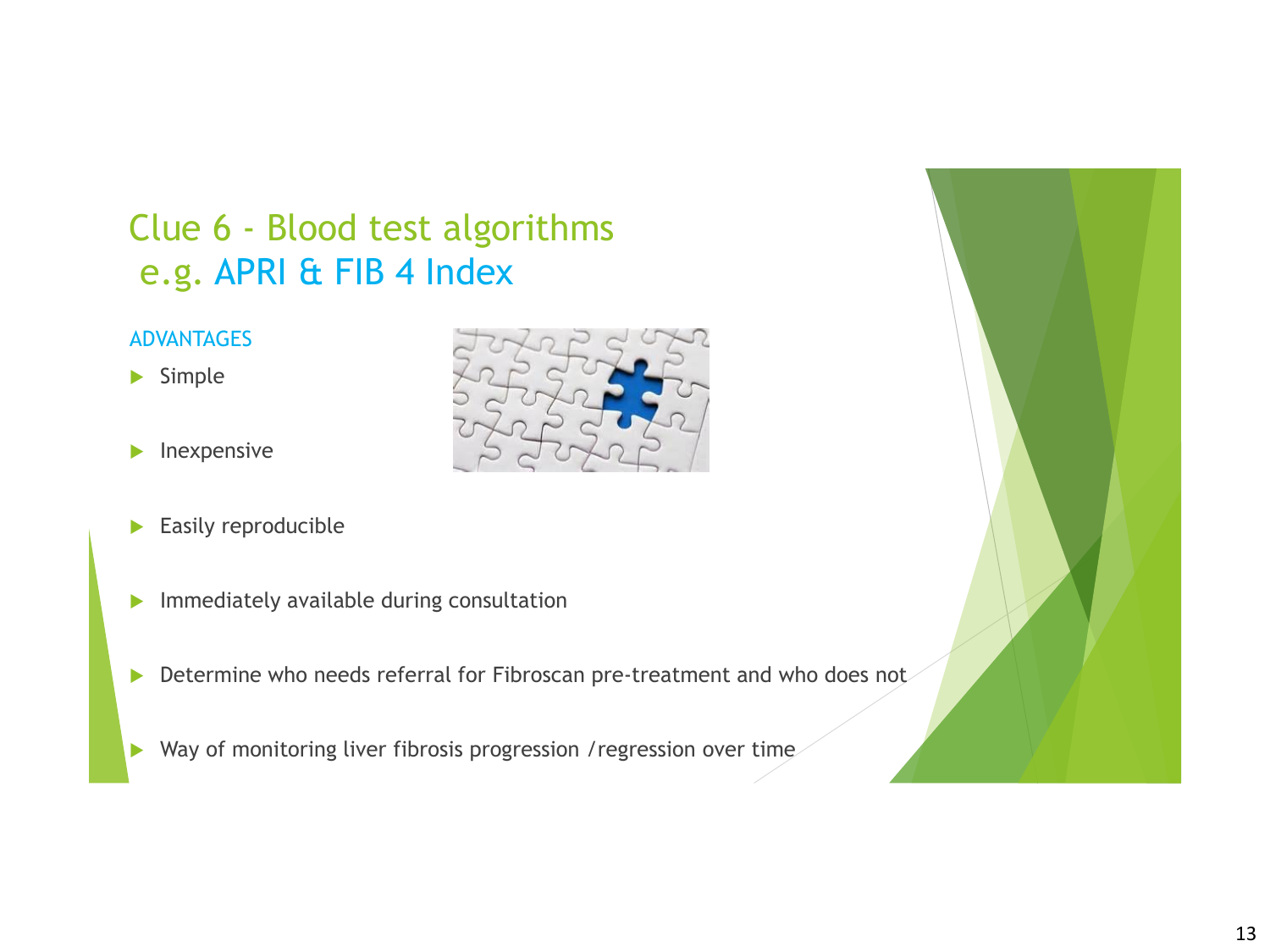

#### 14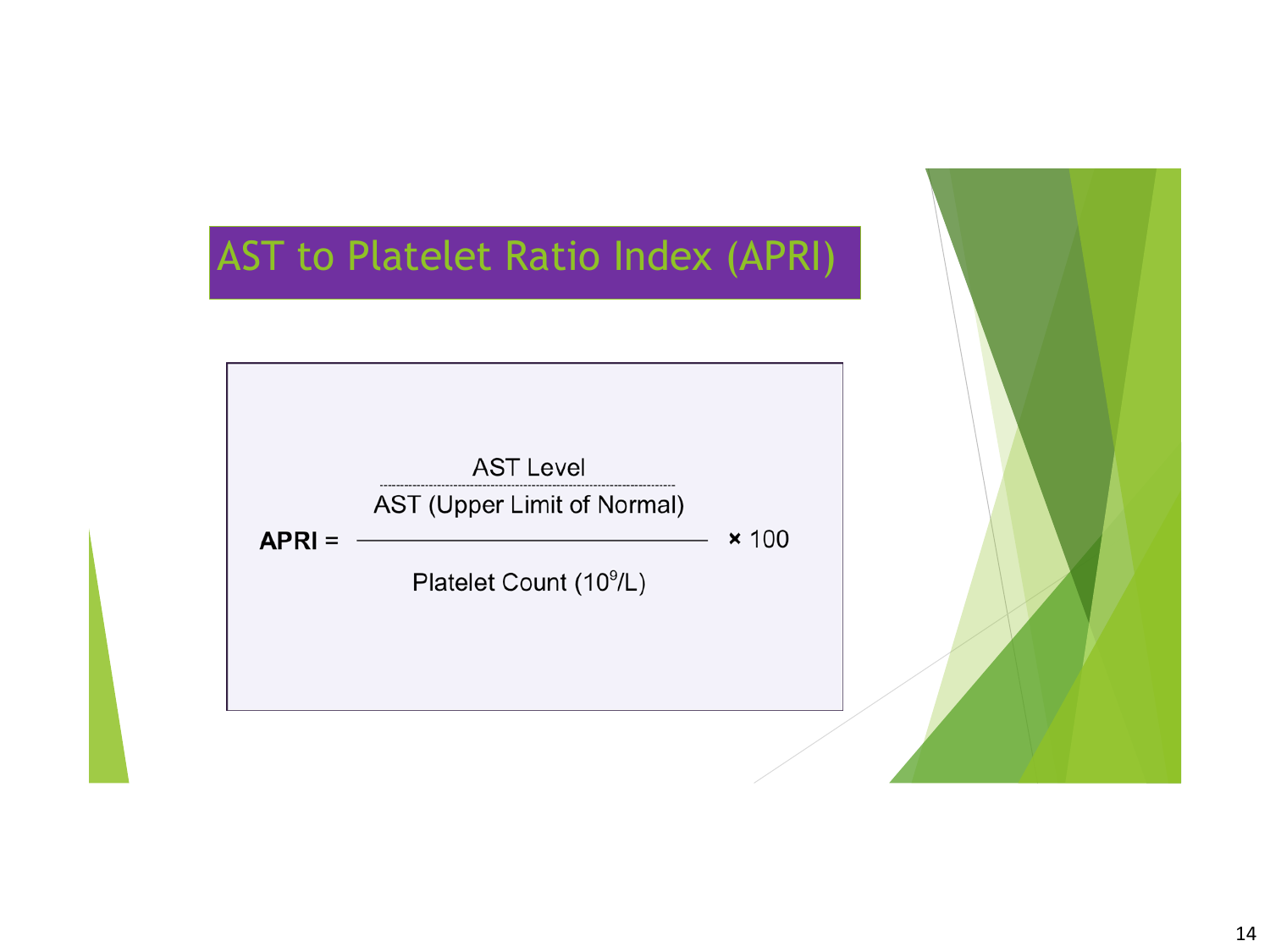#### What does an APRI score of 0.4 tell me?

- **APRI has two cut-offs: a lower one (0.5) and a higher one (1.5)**
- If APRI score is less than or equal to  $0.5$  no fibrosis or just a little
- If APRI score is 1.5 or above probable cirrhosis
- APRI score between 0.5 & 1.5 related to progressive fibrosis stages (F2/3)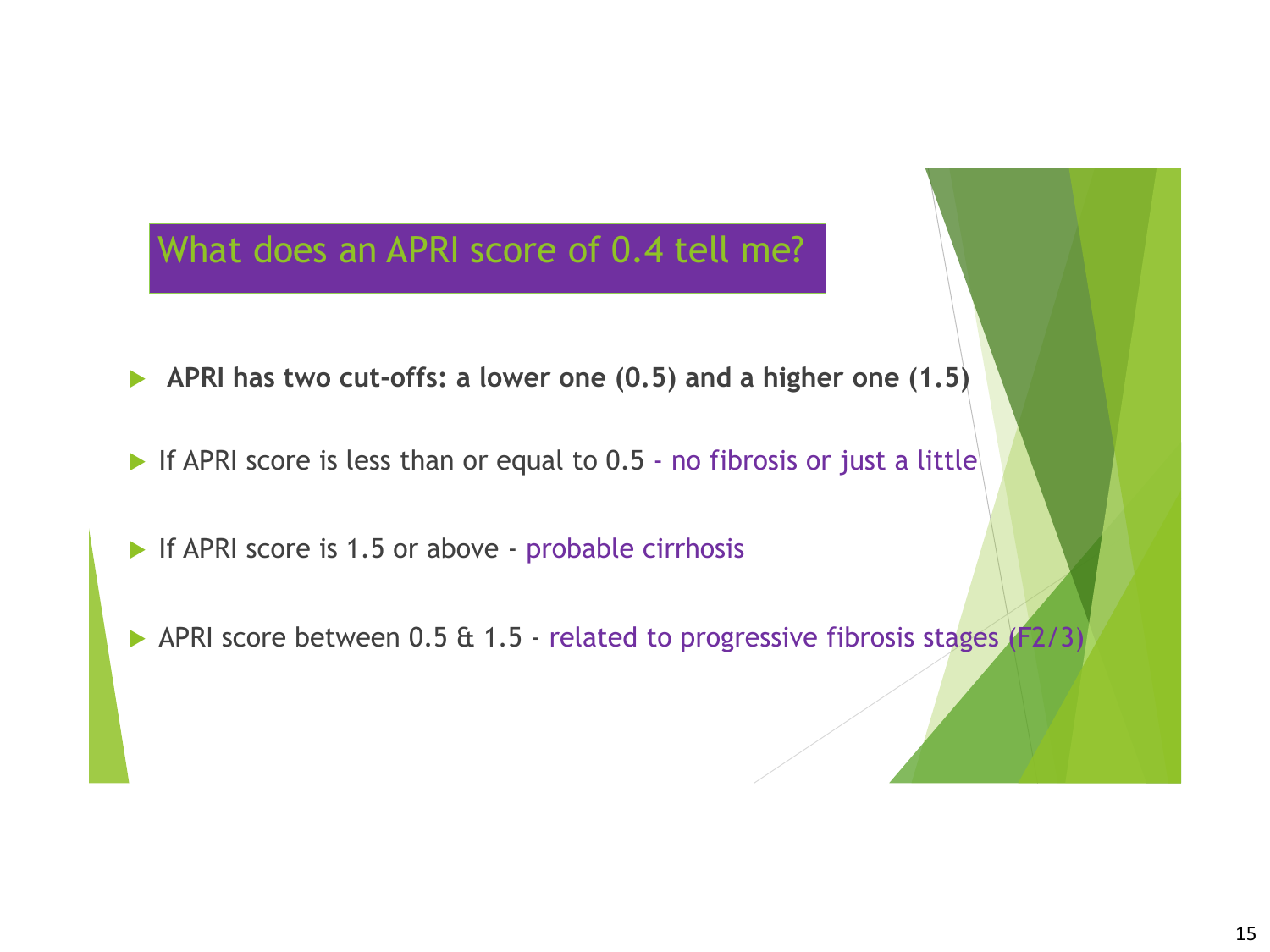Australian recommendations for the management of hepatitis C infection: Consensus Statement 2016

If APRI is <1 - Cirrhosis unlikely

If equal or > 1 - Refer for Fibroscan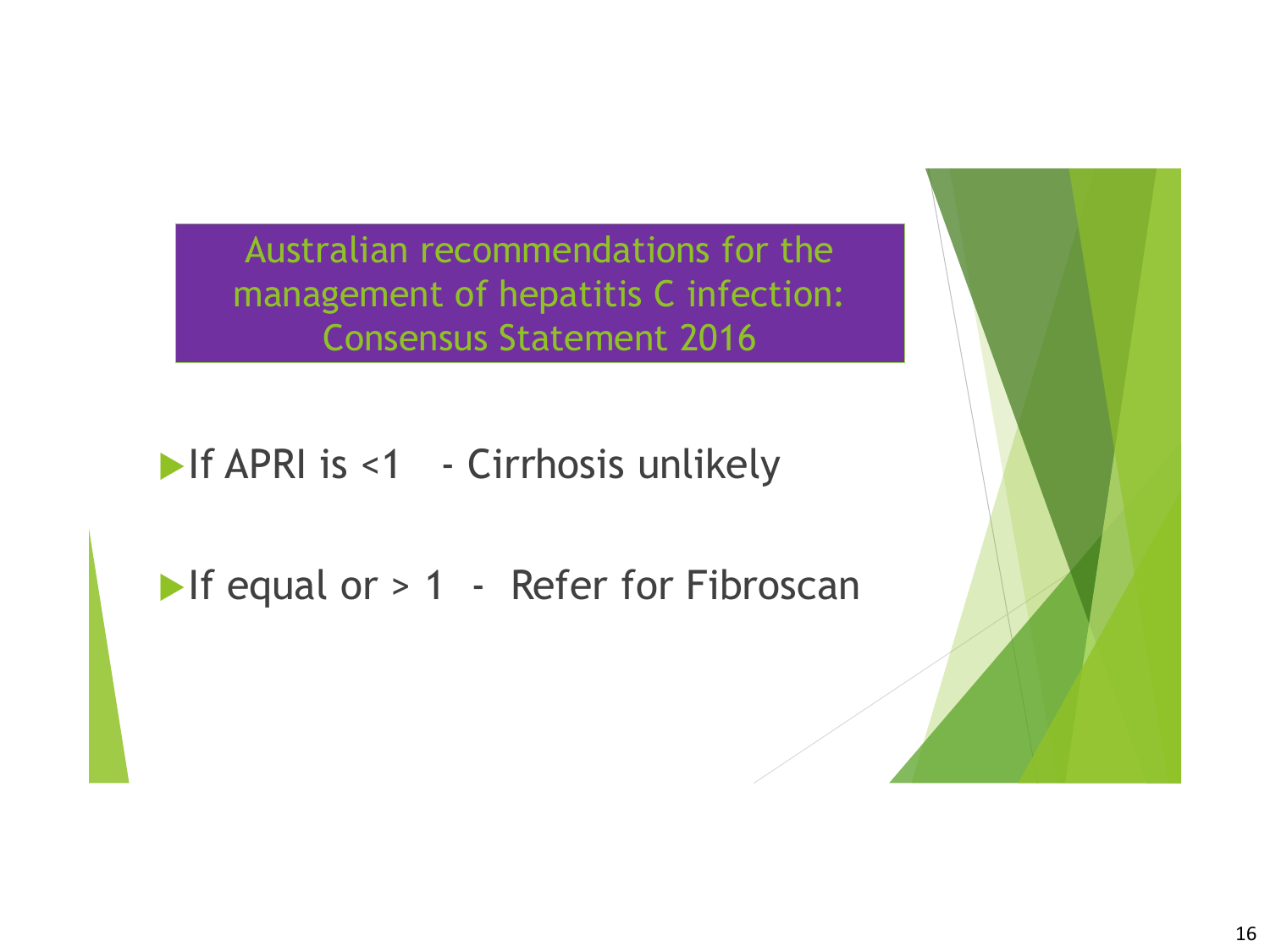## APRI Score Practical Tips

- Use AST not ALT
- Differing AST upper limit normal range via pathology labs (35 or 40)
- ▶ Use apps on phone or desktop calculators HepCalc
- **Limitations**
- If any cirrhosis clues refer fibroscan e.g.downtrending platelets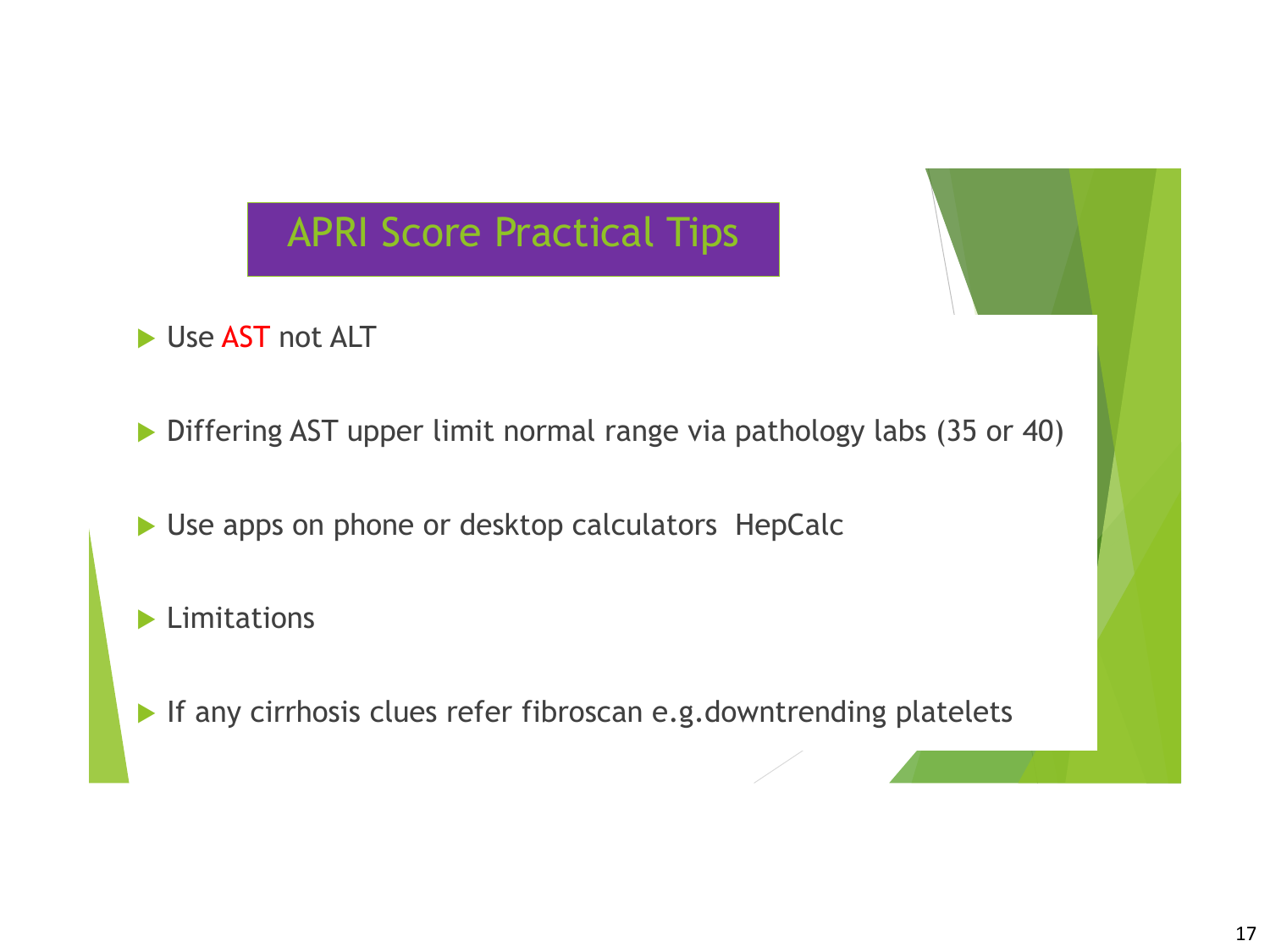### **Fib 4 Index Formula**

### **( Age (years) x AST U/L)**

### **(Platelet count x (square root of ALT U/L))**

#### Advantages

- $\blacktriangleright$  Non invasive, simple
- **Factors in age**
- ▶ Way to monitor fibrosis over time
- ▶ Use phone or desktop apps HepCalc

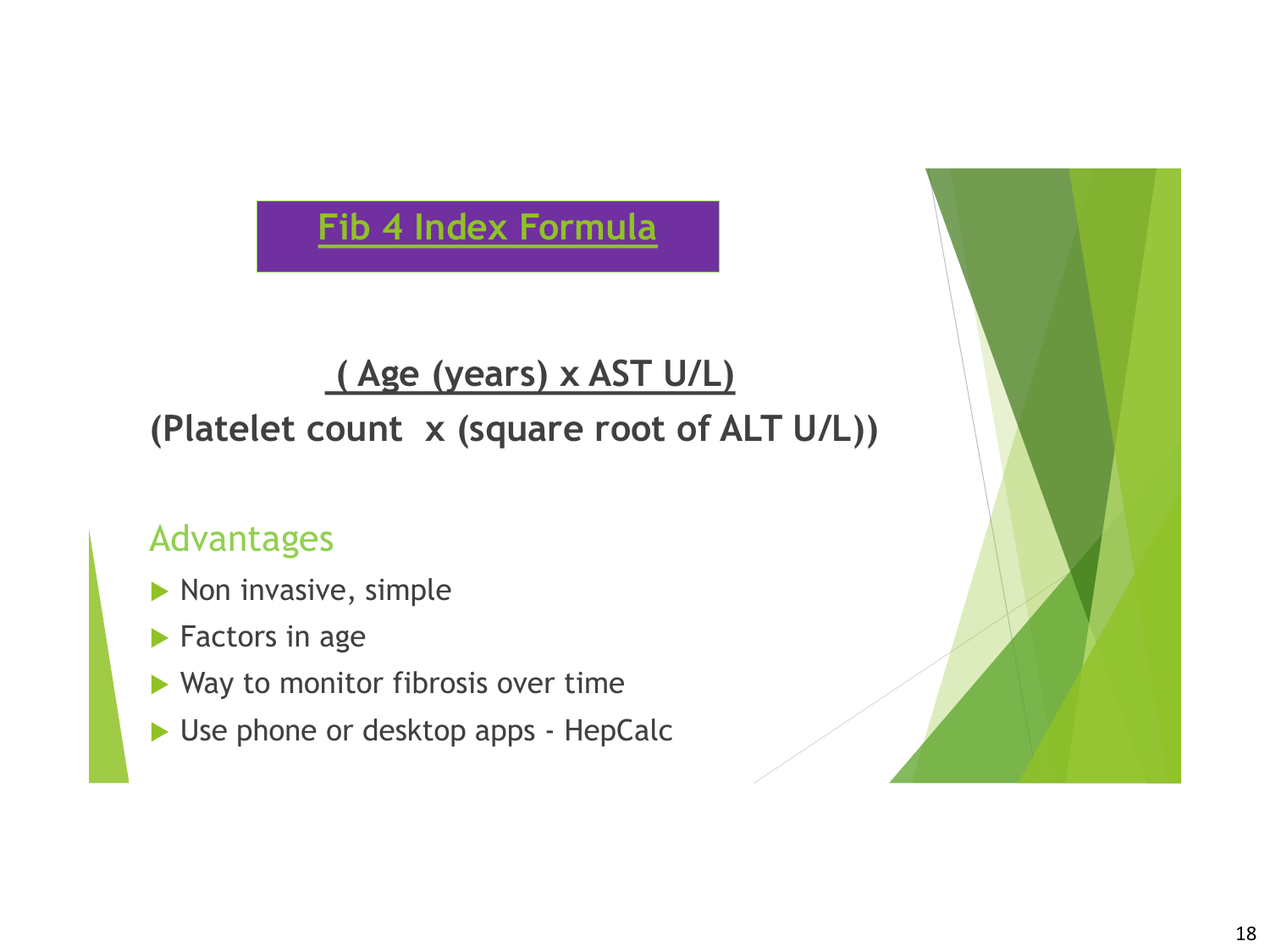### What does a FIB 4 Index of 1 mean?

**Hepatitis C Virus** 

- FIB-4 Index  $\leq$  1.45 = F0 F1 (no fibrosis or just a little)
- FIB-4 Index  $> 3.25$  = F3 F4 (cirrhosis likely)

FIB-4 Index 1.45-3.25 =  $F2 - F3$ 

 Castera et al. reported that the combination of FibroScan and FibroTest performed better than FibroScan, FibroTest, or the APRI tests alone performed in the same population

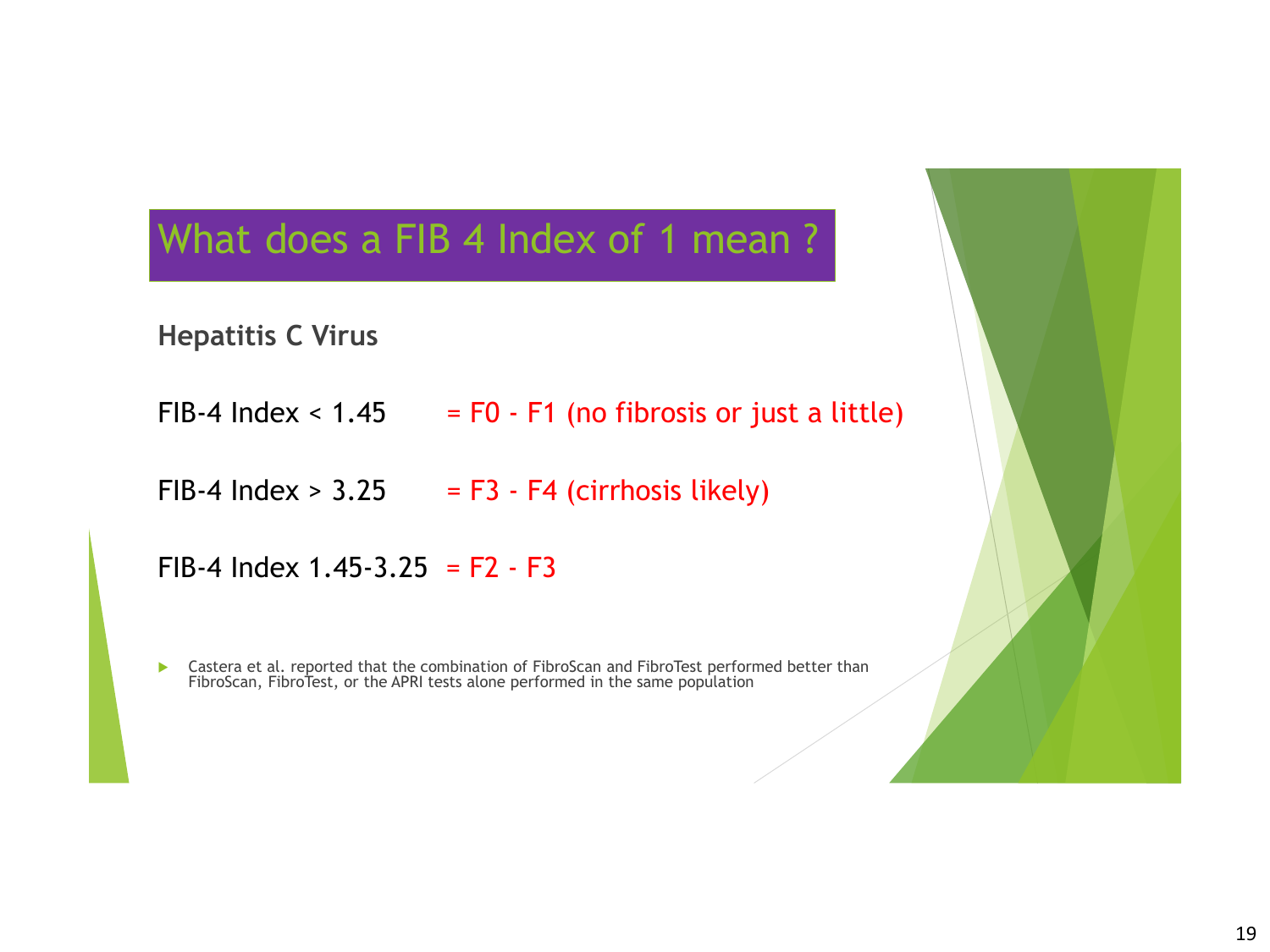## My experience since 1<sup>st</sup> March

- ▶ 1 day per week run GP rural liver clinic
- Initially Fibroscan on loan 4 mths
- Referrals from other GP's across region, self referral, Drug and ETOH, gastroenterologists & hospital
- ▶ Work closely gastroenterologists co-managing & starting some with cirrhosis
- ▶ 89 on treatment so far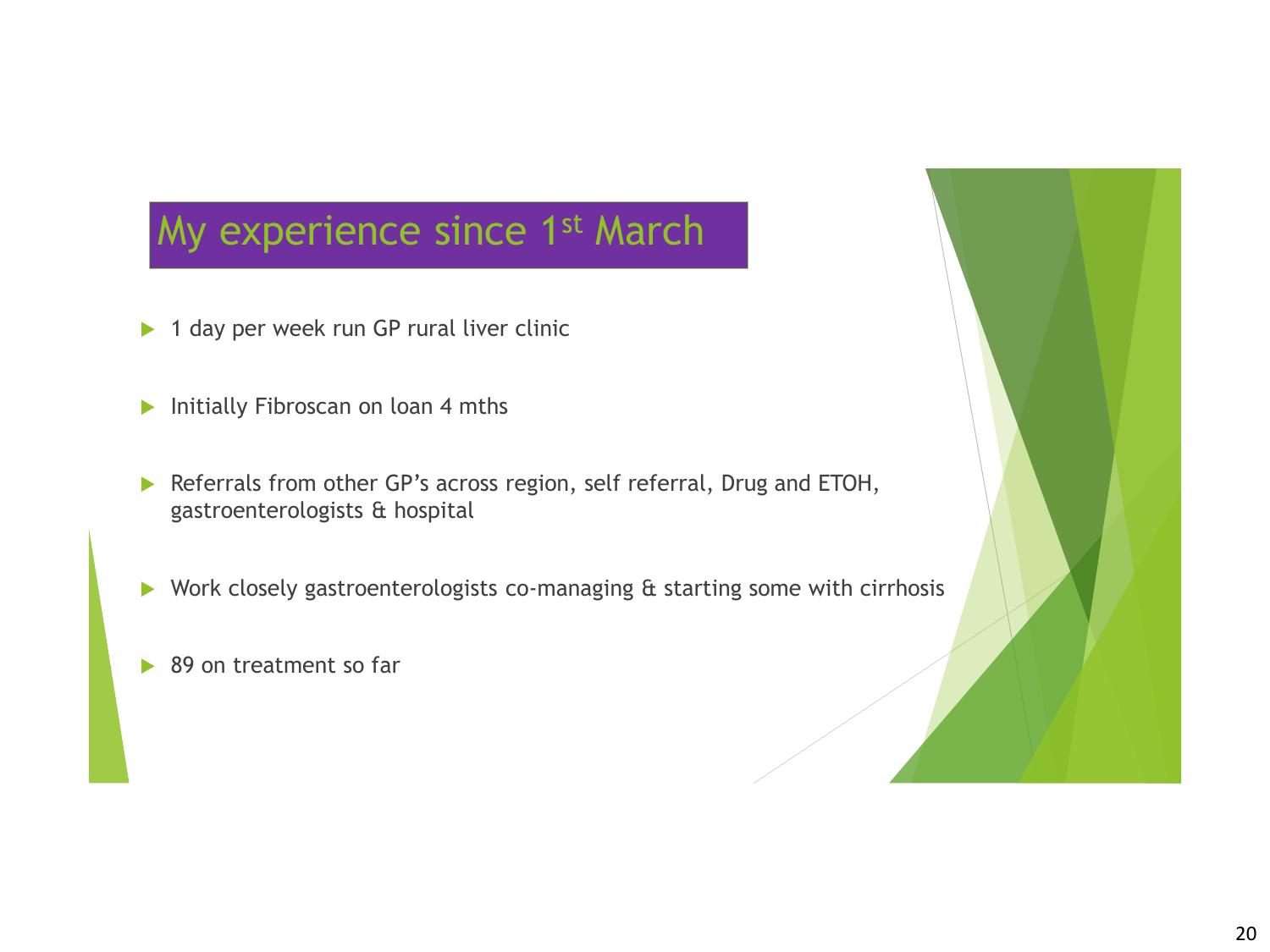Fibrosis assessment data collected on first 62 people started on DAA Treatment post 1<sup>st</sup> March 2016

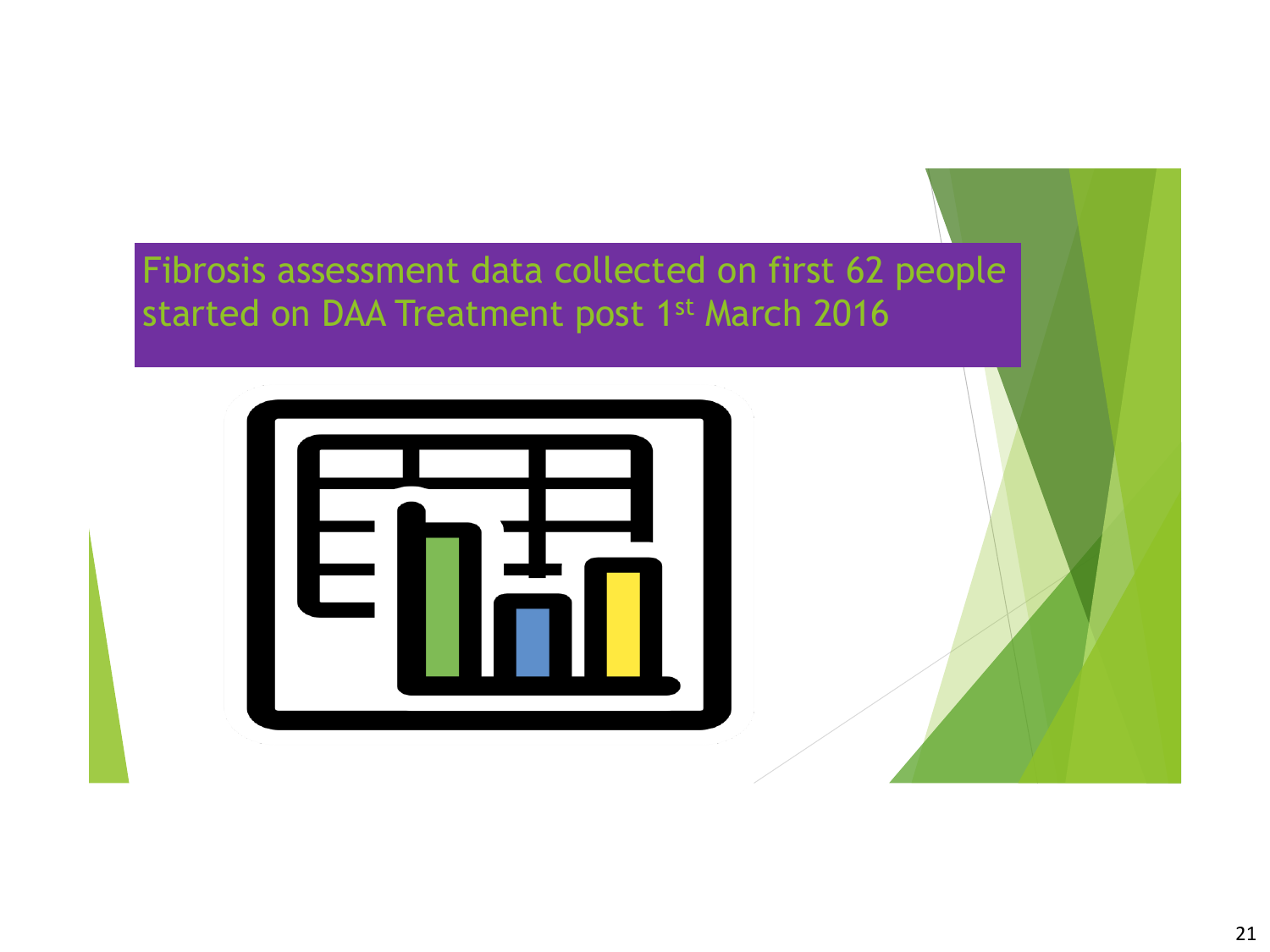#### Fibrosis assessment - Fibroscan < 7.5 kPA

| <b>F0-1 based on Fibroscan</b> | Number Assessed | Number on Treatment |
|--------------------------------|-----------------|---------------------|
| Fibroscan < 7.5 KPa            | 31              | 29                  |
| APRI < 1                       | 29(2>1)         | 27(2>1)             |
| $FIB$ 4 Index <1.45            | 29(2 > 1.45)    | 27(2 > 1.45)        |

#### **No cases F0-1 would have missed**

Those with APRI >1 or FIB 4 >1.45 had a Fibroscan (low platelets due to ITP)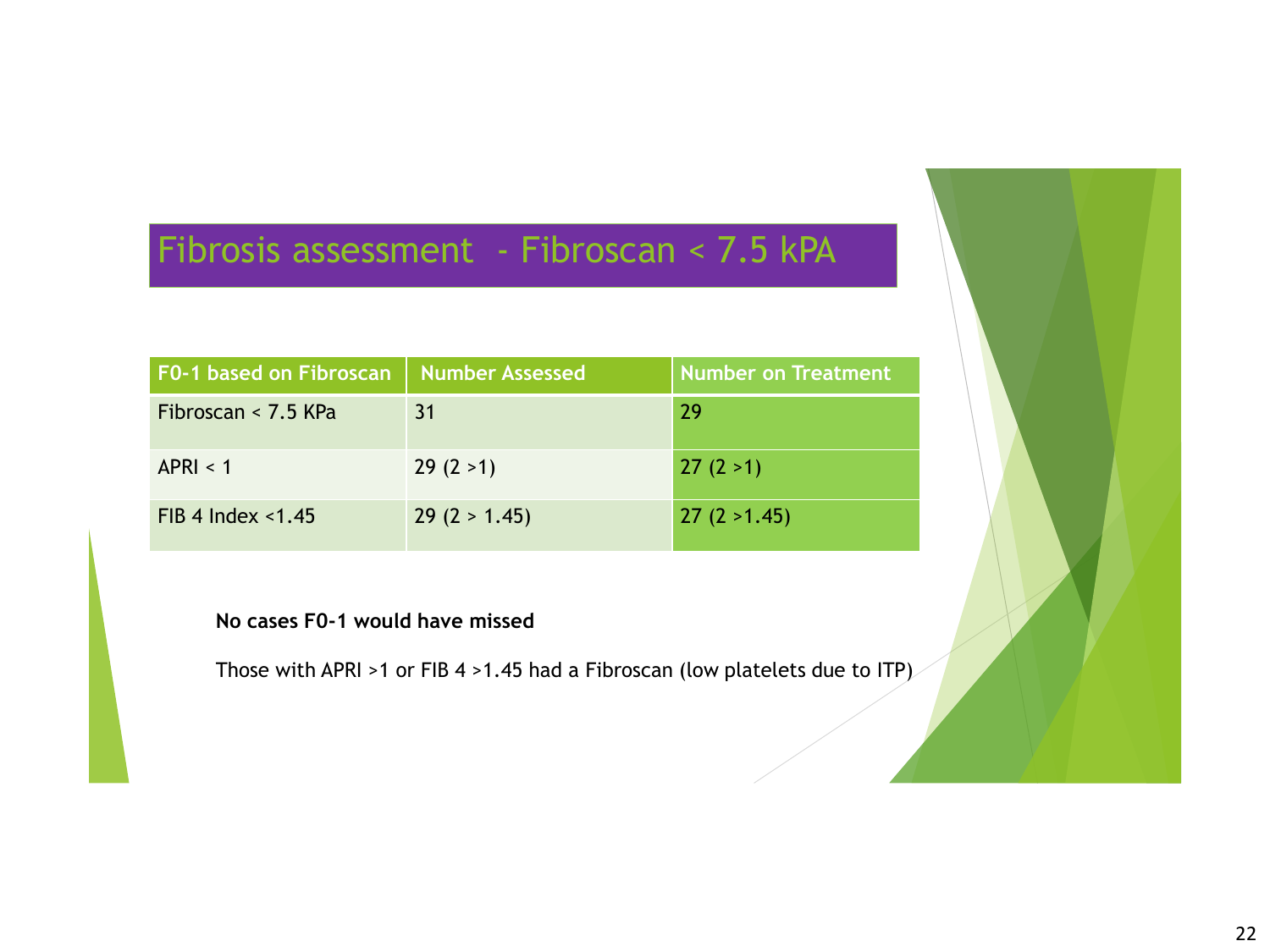#### Fibrosis assessment - Fibroscan 7.5-12.4 kPa

| F2-3 based on Fibroscan   Number Assessed |                                      | Number on Treatment                  |
|-------------------------------------------|--------------------------------------|--------------------------------------|
| Fibroscan 7.5 - 12.4 KPa                  | 17                                   | 15                                   |
| <b>APRI</b>                               | 13 < 1<br>4 > 1                      | 11 < 1<br>4 > 1                      |
| FIB 4 Index $>1.45$                       | All $>1.45$<br>16 < 3.25<br>1 > 3.25 | All $>1.45$<br>14 < 3.25<br>1 > 3.25 |

Was Fibroscan assessment incorrect & 1-2 cases of cirrhosis missed ? Maybe ……and both GT 3a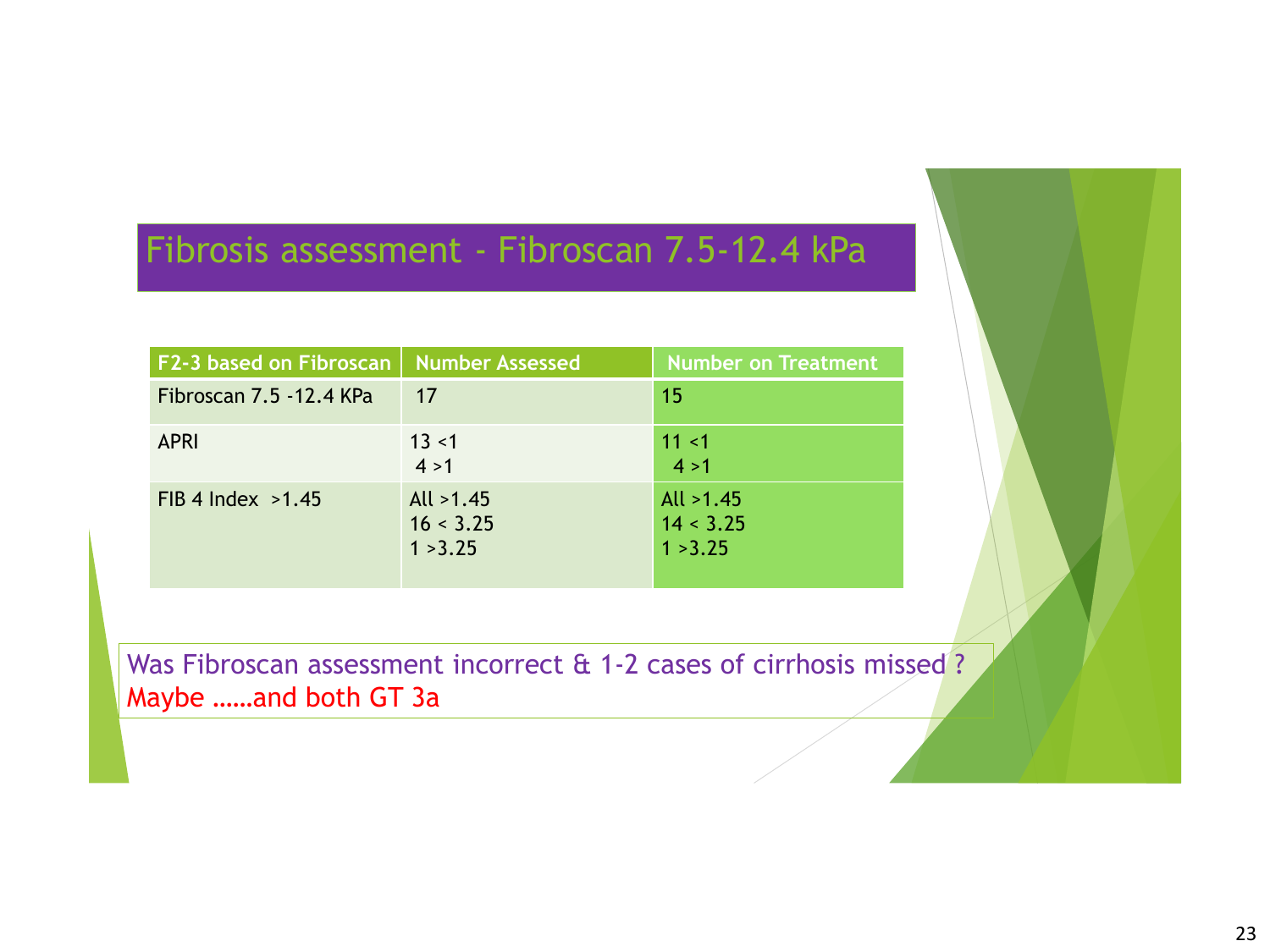### Cirrhosis based on Fibroscan > 12.5 kPa

| <b>F4 based on Fibroscan</b> | Number Assessed                                   | <b>Number on Treatment</b>                                |
|------------------------------|---------------------------------------------------|-----------------------------------------------------------|
| Fibroscan > $12.5$ KPa       | 20                                                | 18                                                        |
| <b>APRI Score</b>            | 18 > 1<br>2 < 1                                   | 17 > 1<br>1 < 1                                           |
| Fib 4 Index                  | All $> 2$ (All $> 1.45$ )<br>1 > 3.25<br>7 < 3.25 | All $> 2$ (All $> 1.45$ )<br>11 > 3.25<br>$7 \times 3.25$ |

2 cases APRI <1 if used alone….would have missed cirrhosis

If combine APRI >1 with FIB 4 Index >1.45 to refer for Fibroscan then no cases cirrhosis would have been missed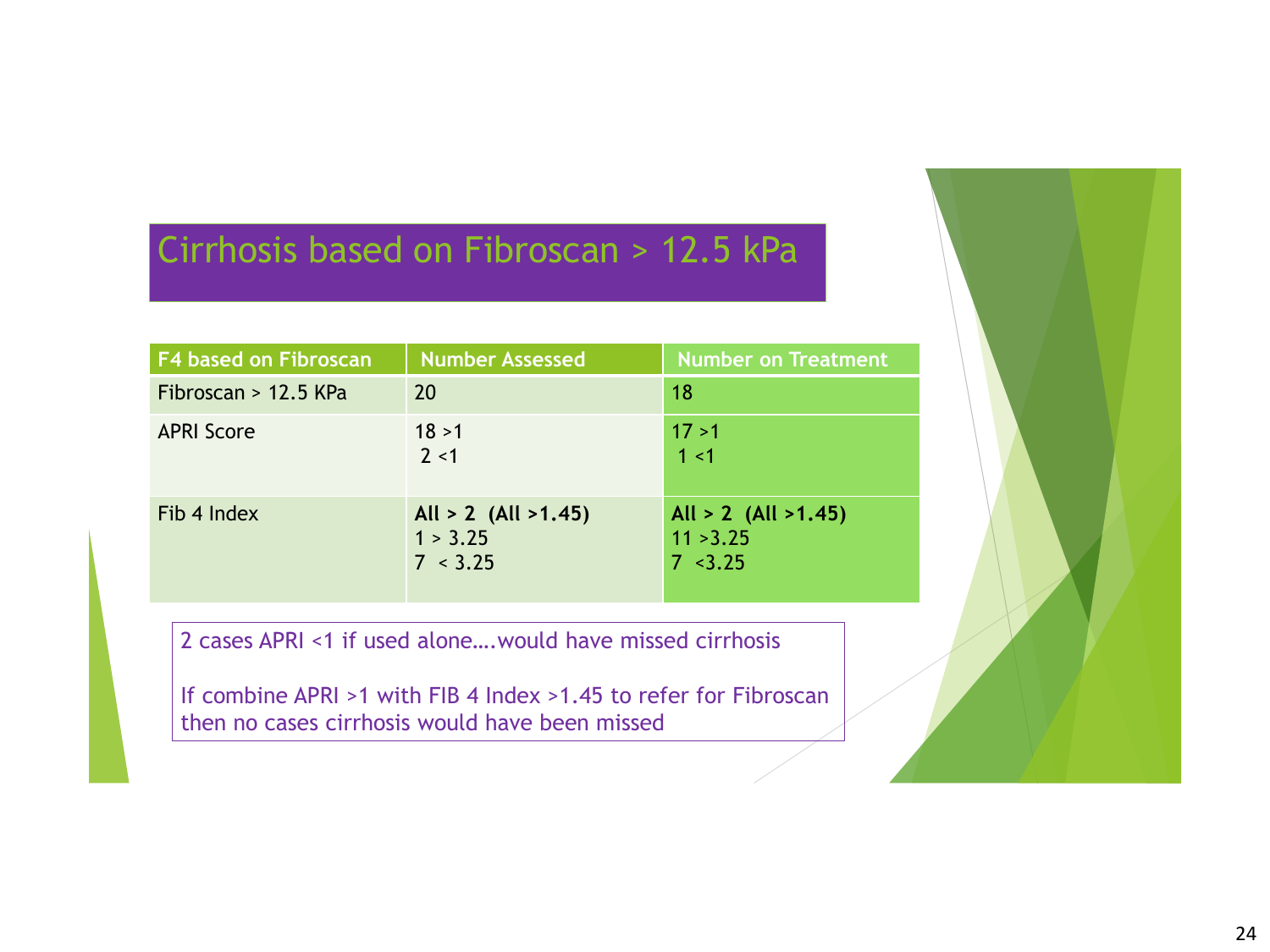### If combine APRI >1 + FIB 4 >2 as cut off Fibroscan referral

- $\triangleright$  No cirrhosis cases would have been missed
- ▶ Could have prevented 31 out 62 Fibroscans on those commenced on treatment (50% cases)
- $\blacktriangleright$  Have commenced 9 on treatment where APRI < 1 and FIB 4 < 1.45 without Fibroscan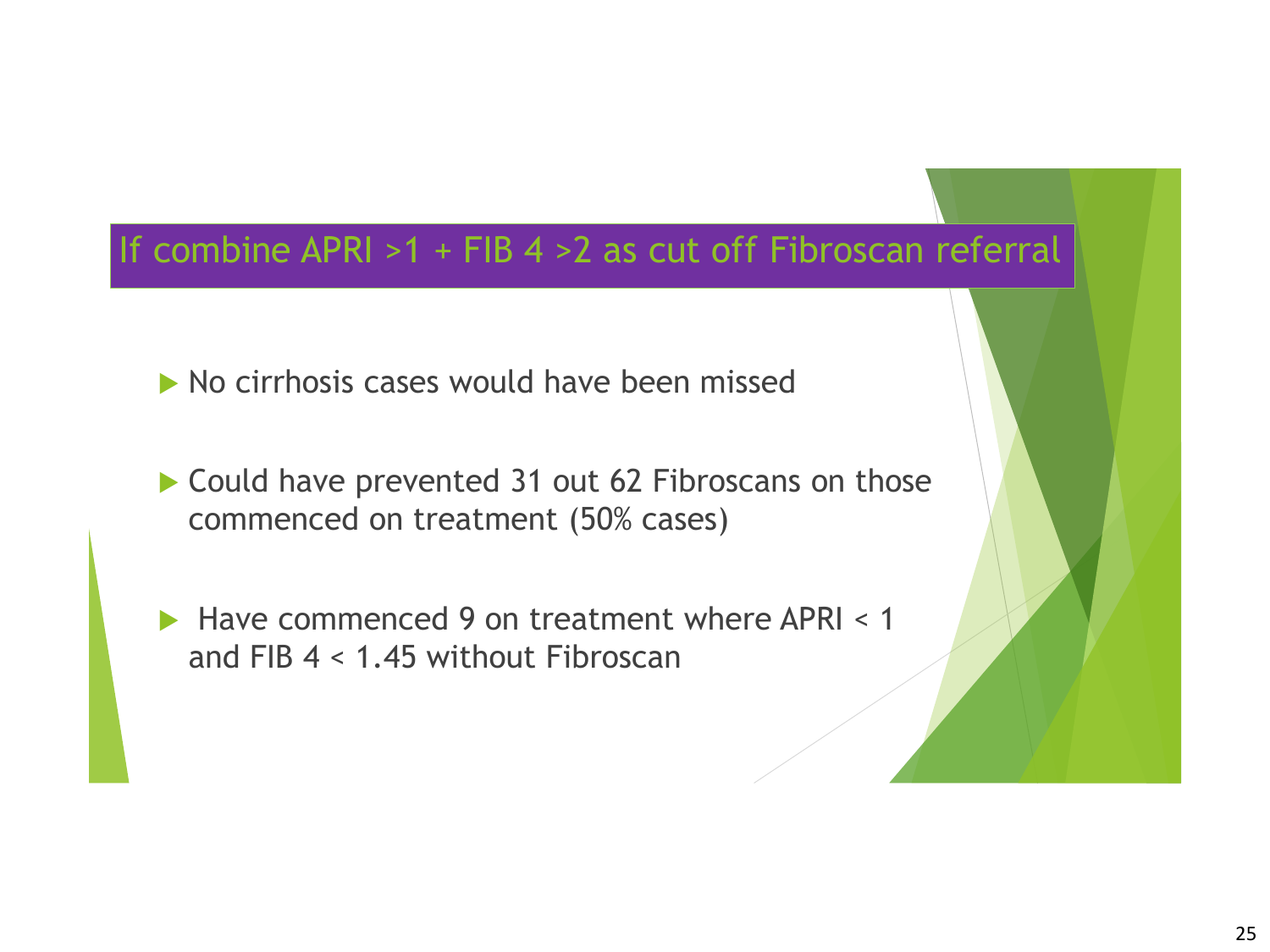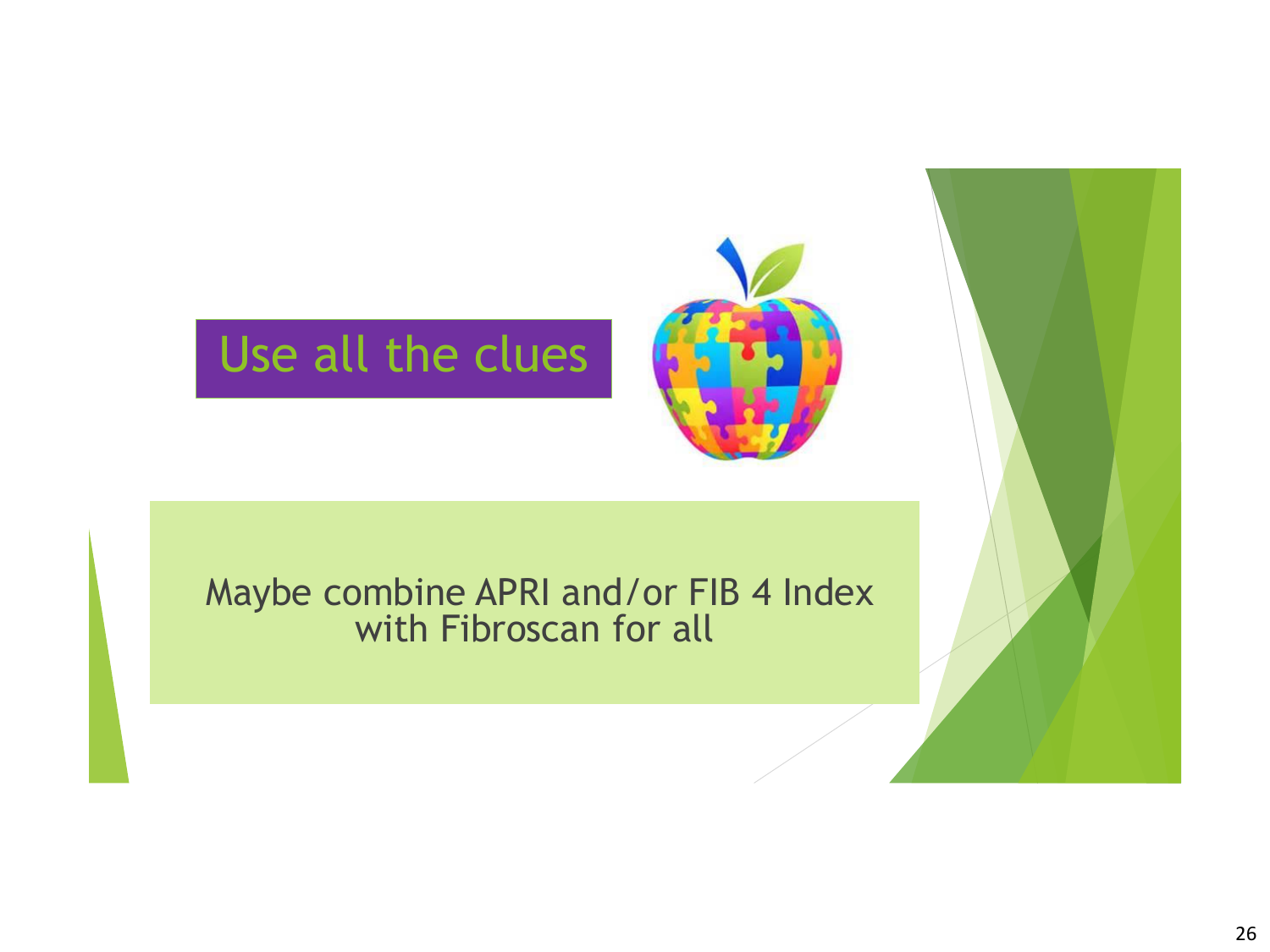#### Case 1 Commenced gastroenterologist 12 weeks SOF/DAC

- ▶ 48 yr male
- $\triangleright$  GT 3a
- **Treatment experienced**
- AST 165, ALT 184
- $\blacktriangleright$  Plat 173
- Fibroscan 10.8 kPA (told initial reading >12 but repeated)
- $\blacktriangleright$  APRI 3.039 (>1.5 cirrhosis likely)
- $\blacktriangleright$  FIB 4 3.37 (>3.25 cirrhosis likely)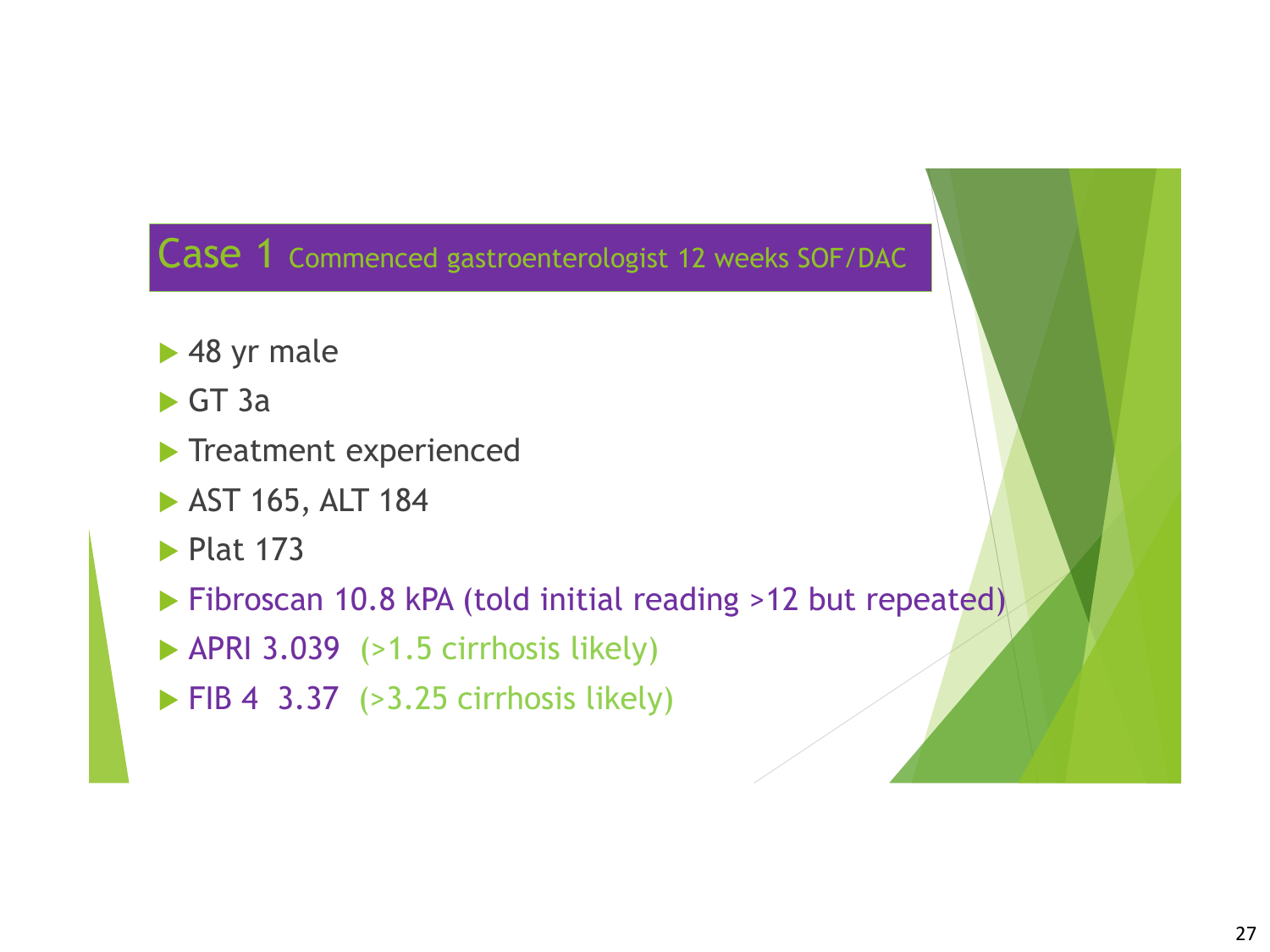### Case 2 - Treated 12 weeks SOF/DAC

- ▶ 53 female
- $\triangleright$  GT 3a
- **Treatment Naïve**
- $\blacktriangleright$  ALT 98
- $\blacktriangleright$  AST 88
- $\blacktriangleright$  Plat 152
- $\blacktriangleright$  Fibroscan 6.1 KPa
- APRI Score 1.65 (>1.5 cirrhosis likely)
- $\triangleright$  FIB 4 Index 3.1 (>3.25 cirrhosis likely)

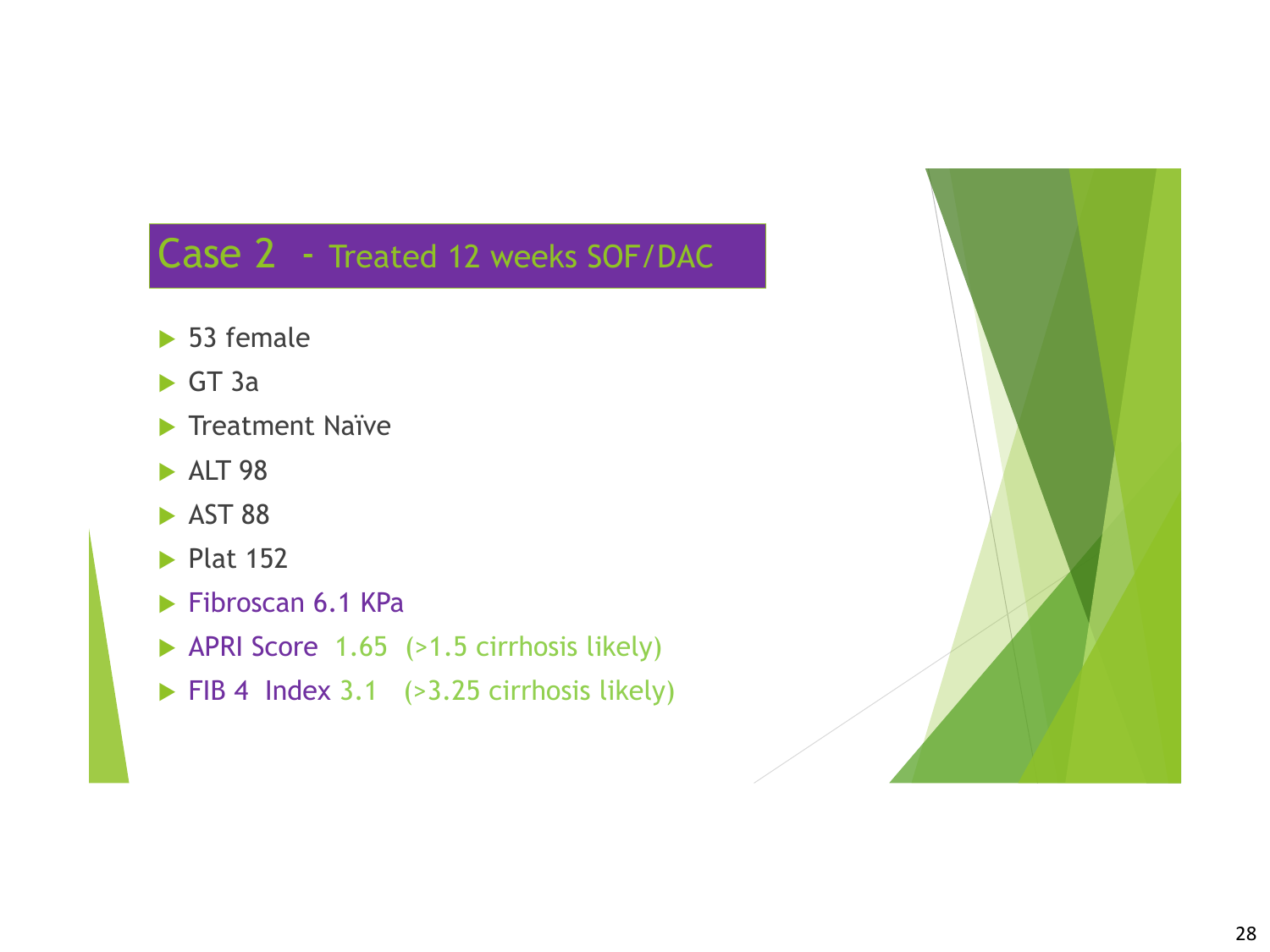### Case 3 - Treated 12 weeks LED/SOF

- ▶ 53 yr female
- $\triangleright$  GT 1a
- **Treatment Naïve**
- ALT 29, AST 54
- $\blacktriangleright$  Plat 214
- ▶ APRI 0.721 (< 1 cirrhosis unlikely)
- $\triangleright$  FIB 4 Index 2.48 (1.45-3.25 = F2-F3)
- Fibroscan 38.5 kPa

Note ETOH 3-5 standard/day

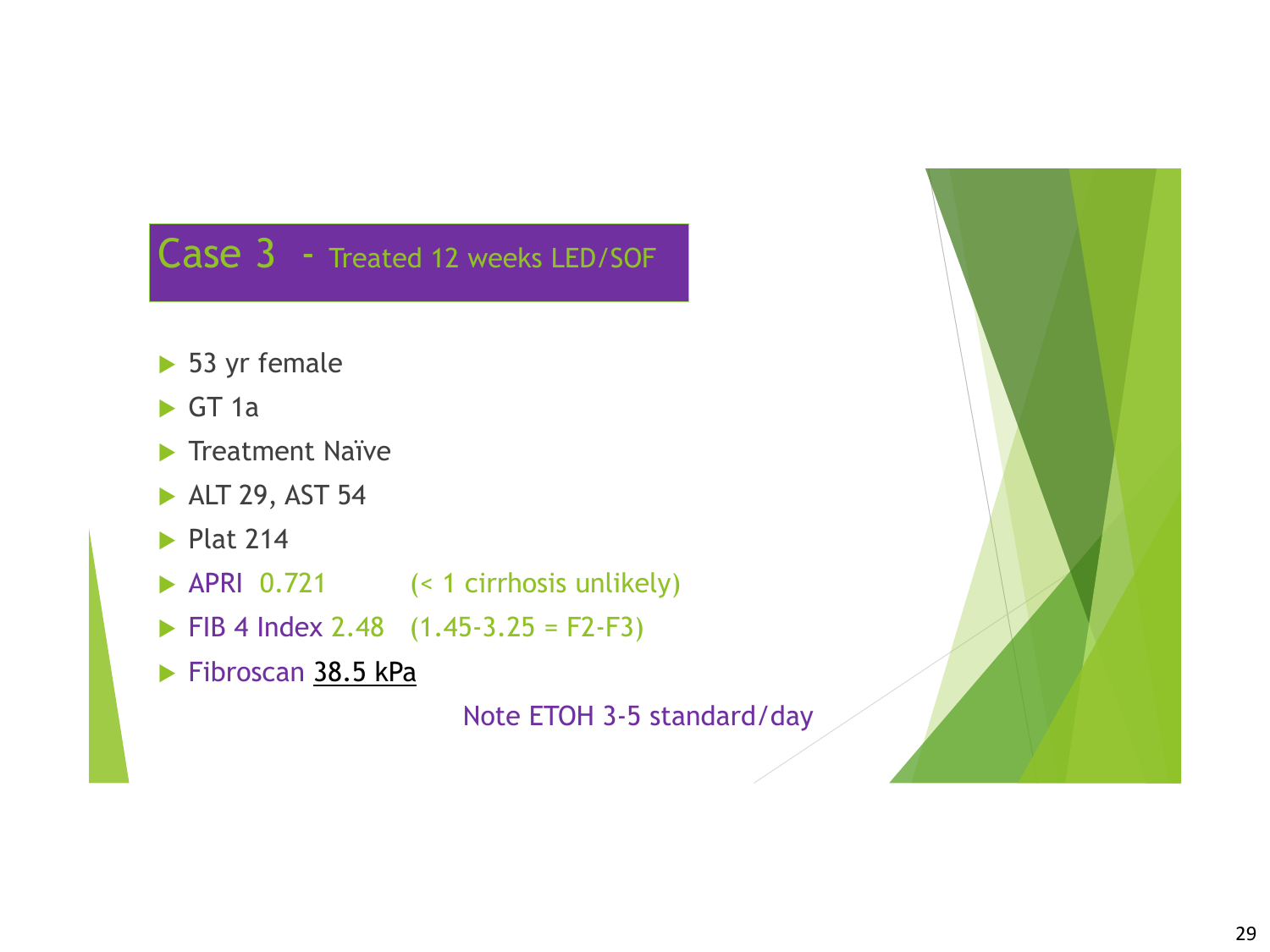# PANEL DISCUSSION